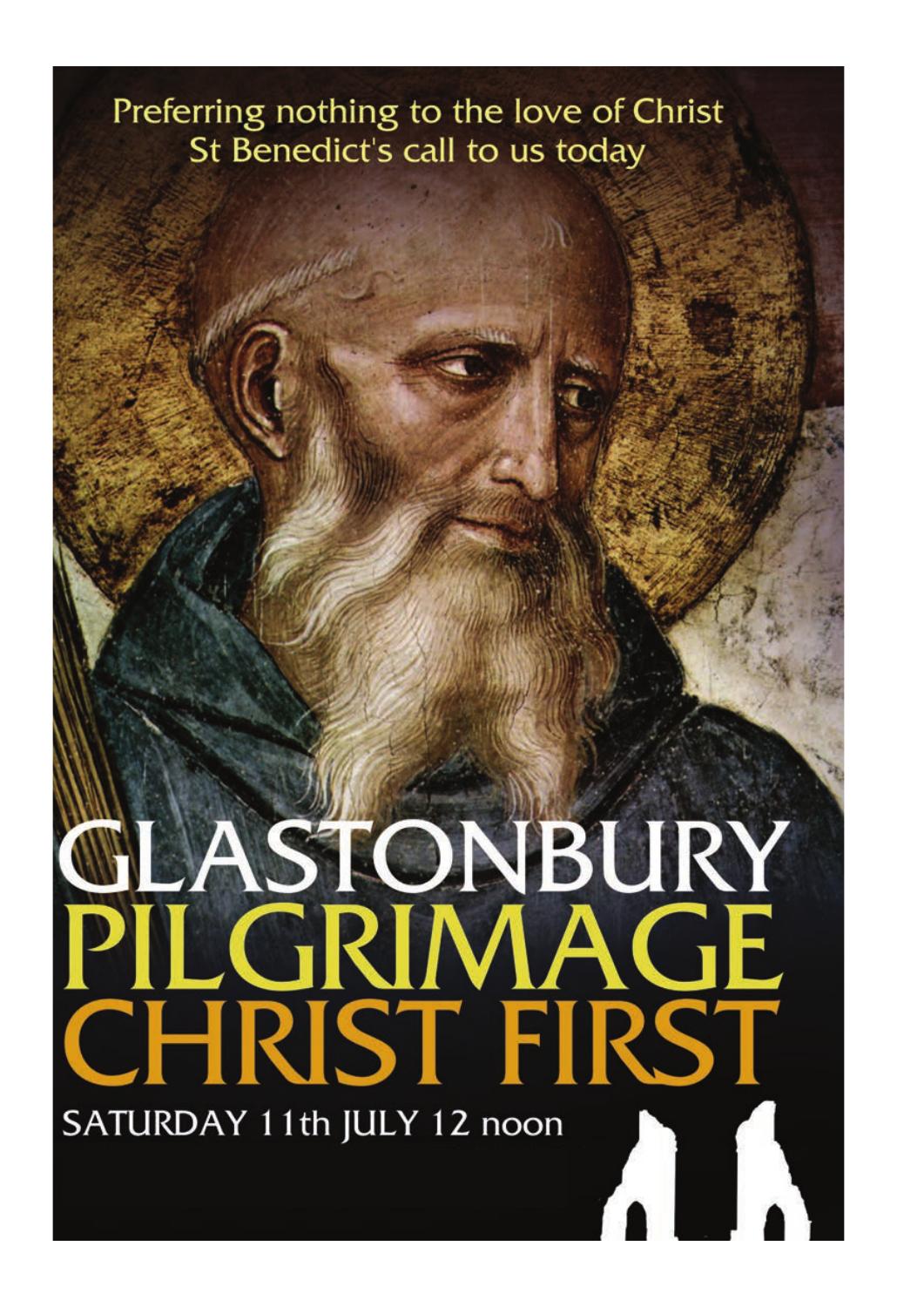#### **Glastonbury Pilgrimage 2015**

#### **Saturday 11th July 2015**

#### *"Christ First"*

## **Friday 10th July**

**6.00 pm: Vigil Mass** in the Undercroft of the Lady Chapel *Celebrant:* The Rt Revd Roger Jupp, *Chairman of the Glastonbury Pilgrimage Association*

| <b>British Orthodox Liturgy</b> (held in the Undercroft) |
|----------------------------------------------------------|
| The Offering of Morning Incense                          |
| The Divine Liturgy of St James                           |
| Celebrant: H.E. Metropolitan Seraphim of<br>Glastonbury  |
| (British Orthodox Church within the Coptic               |
| Orthodox Patriarchate of Alexandria)                     |
| <b>Confessions</b> in St Patrick's Chapel                |
| <b>Solemn Concelebrated Mass</b>                         |
| sung in the Nave of the Abbey Church                     |
| Preacher: The Rt Revd Norman Banks,                      |
| <b>Bishop of Richborough</b>                             |
| <i>Principal Celebrant:</i> The Rt Revd Roger Jupp       |
| <b>Anointing</b> at the High Altar                       |
| <b>Procession of the Blessed Sacrament to the</b>        |
| <b>Abbey for Solemn Benediction</b>                      |
| in the Nave of the Abbey Church                          |
| Preacher: Samuel Patterson, Holywell Community,          |
| a monastic Community in the Spirit of St Benedict        |
|                                                          |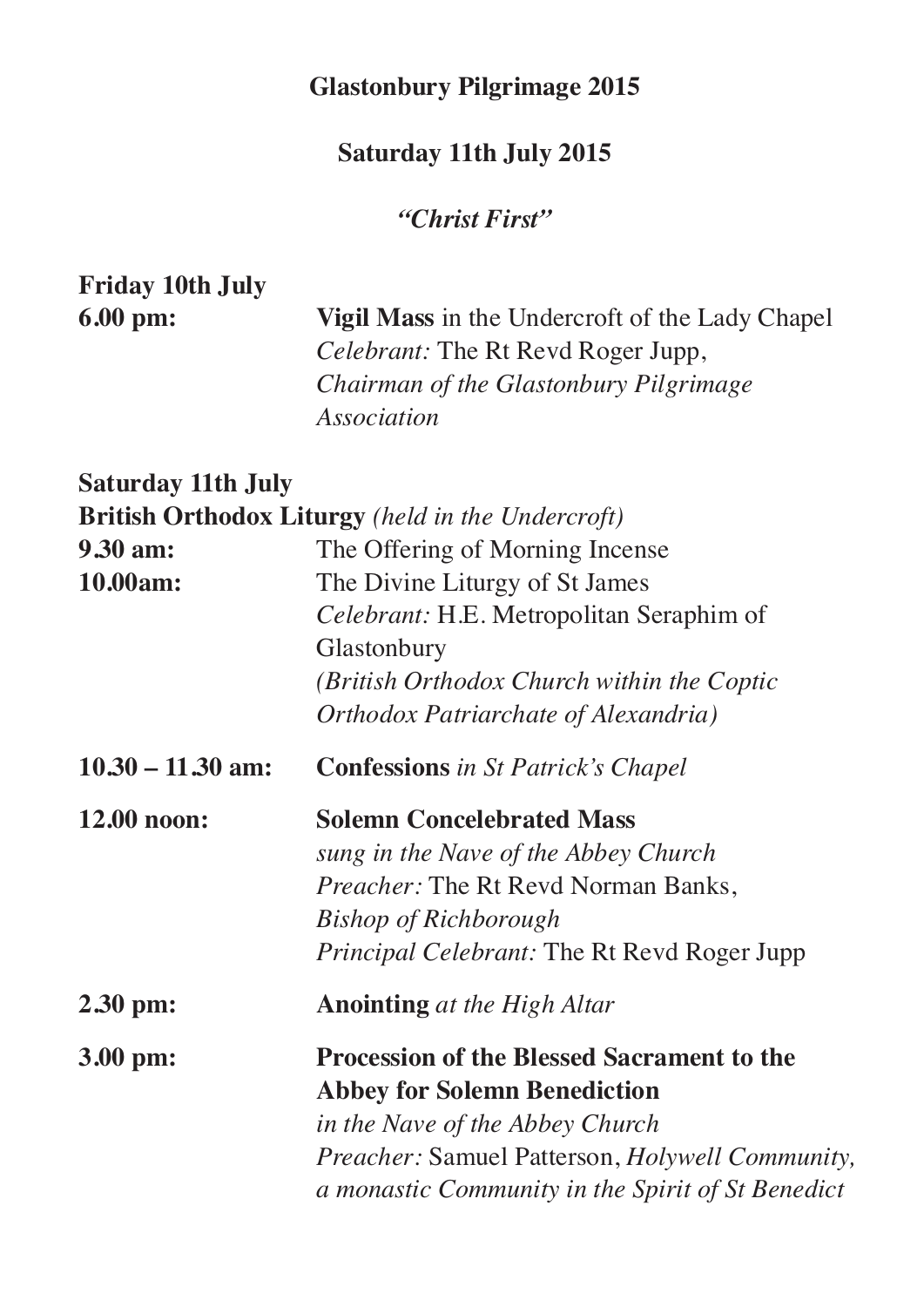#### **A WELCOME FROM BISHOP ROGER JUPP** *Chairman of the Glastonbury Pilgrimage Association*

As all of you are aware, this year's Pilgrimage falls on the Feast of St Benedict, the Father of Western Monasticism. Glastonbury became a Benedictine foundation towards the end of the 7th century when King Centwine of Wessex apparently introduced the Saxon monastic community, the successor of the original Celtic one, to the Rule of St Benedict. However, Glastonbury's flowering as a Benedictine community really began with the appointment of St Dunstan as its abbot around the year 940. From his time dates its great revival as a Benedictine house and as one of the main educational centres in the country.

Chapter 72 of Benedict's Rule tells the monks "to prefer nothing to the love of Christ". Benedict, of course, reminds us that the love of Christ should always be at the heart of our discipleship, that he should be first in our lives. So it is that this year's Pilgrimage has as its theme Christ First, a theme which echoes those words of St Benedict, repeating that call to us today "to prefer nothing to the love of Christ".

We are pleased that Bishop Norman Banks of Richborough has agreed to be our preacher at the Pilgrimage Mass. Indeed, it was his observation that our Pilgrimage this year providentially falls on St Benedict's day and which has led us to our theme. No doubt he will be reminding us of what Benedict's vision can be for us now and how we may interpret that call to reveal Christ First. We welcome, too, Samuel Patterson, a young member of a new expression of the Benedictine life in Wales, the Holywell Community at St Mary's, Abergavenny who will give a devotional address during the afternoon liturgy. As we thank them for being with us, I take this opportunity to thank also the Trustees of the Confraternity of the Blessed Sacrament for its financial support which significantly enables the Pilgrimage Association to maintain its work and mission in this holy place.

Along with all the members of the organizing committee of the Pilgrimage Committee, I offer you a warm welcome to Glastonbury this year. May your pilgrimage be an encouragement to you, and may it strengthen you in the faith of the saints, particularly that of St Benedict, whose patronage we invoke today. May it also spur you on to witness to others in the communities and parishes from which you come of the need to put Christ and his love first, as you gather with us around the Lord's Table in this historic and ancient place, one of the foremost pilgrimage sites of the Church in these islands. Assisted by the prayers of St Benedict and of all the saints of our land, with the help of Christ may we all hasten to our heavenly homeland, of which this eucharistic meal is a foretaste.

Next year's date is Saturday 9th July 2016.

#### **Roger**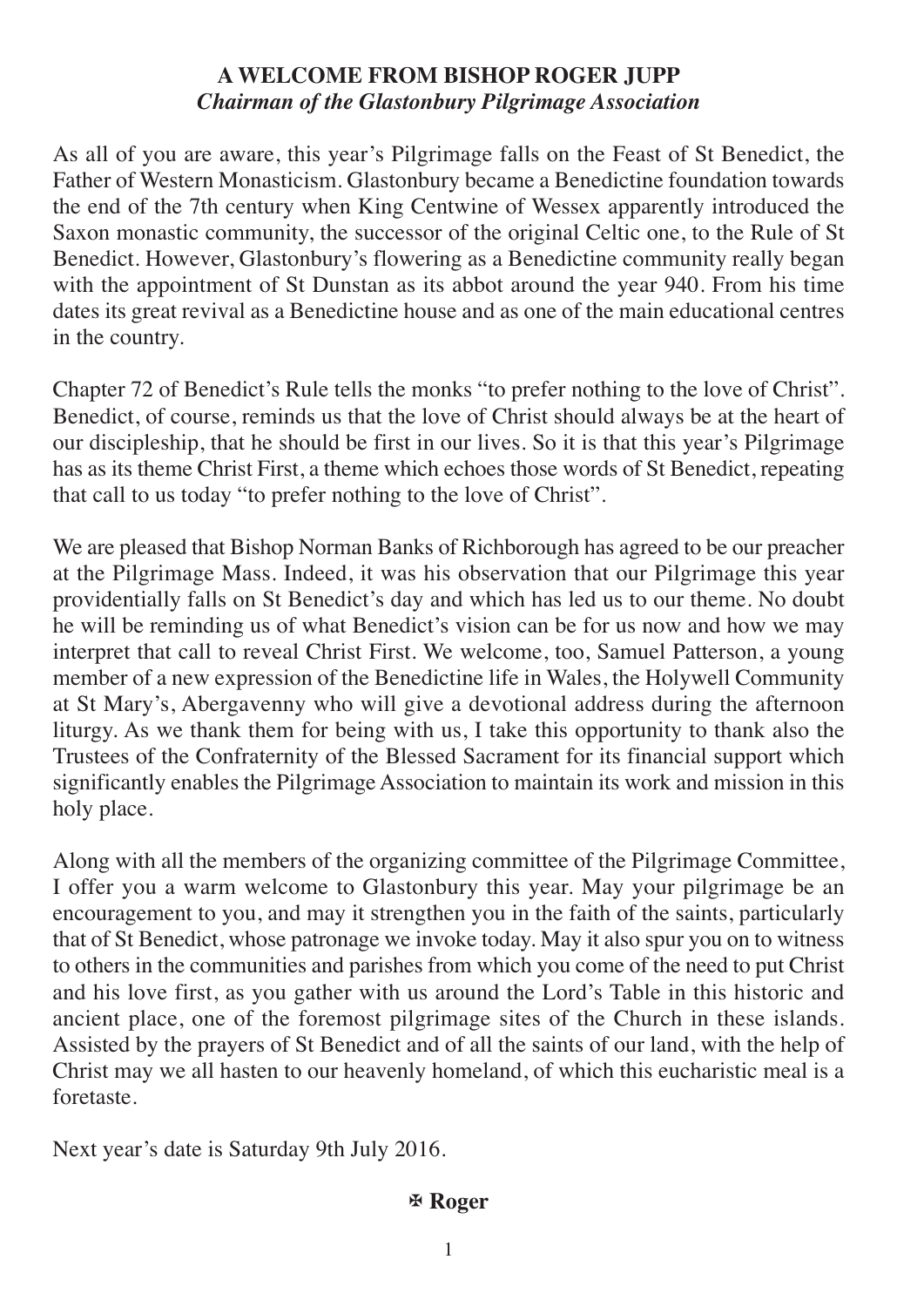#### **GLASTONBURY PILGRIMAGE SATURDAY 11th JULY 2015 12.00 noon**

#### **The Angelus**

*A priest leads the people in the recitation of the Angelus as the image of Our Lady of Glastonbury is carried through the Nave.*

- V. The Angel of the Lord brought tidings to Mary
- **R. And she conceived by the Holy Spirit.**
- V. Hail Mary, full of grace, the Lord is with thee; blessed art thou among women, and blessed is the fruit of thy womb, Jesus.
- **R. Holy Mary, Mother of God, pray for us sinners, now and at the hour of our death. Amen.**
- V. Behold, the handmaid of the Lord.
- **R. Be it unto me according to thy word.** Hail Mary.......
- V. And the Word was made flesh.
- **R. And dwelt among us.** Hail Mary......
- V. Pray for us, O holy Mother of God.
- **R. That we may be made worthy of the promises of God.**

Let us pray.

We beseech thee, O Lord, pour thy grace into our hearts; that as we have known the incarnation of thy Son Jesus Christ by the message of an angel, so by his cross + and passion we may be brought to the glory of his resurrection; through the same Jesus Christ our Lord.

#### **Amen.**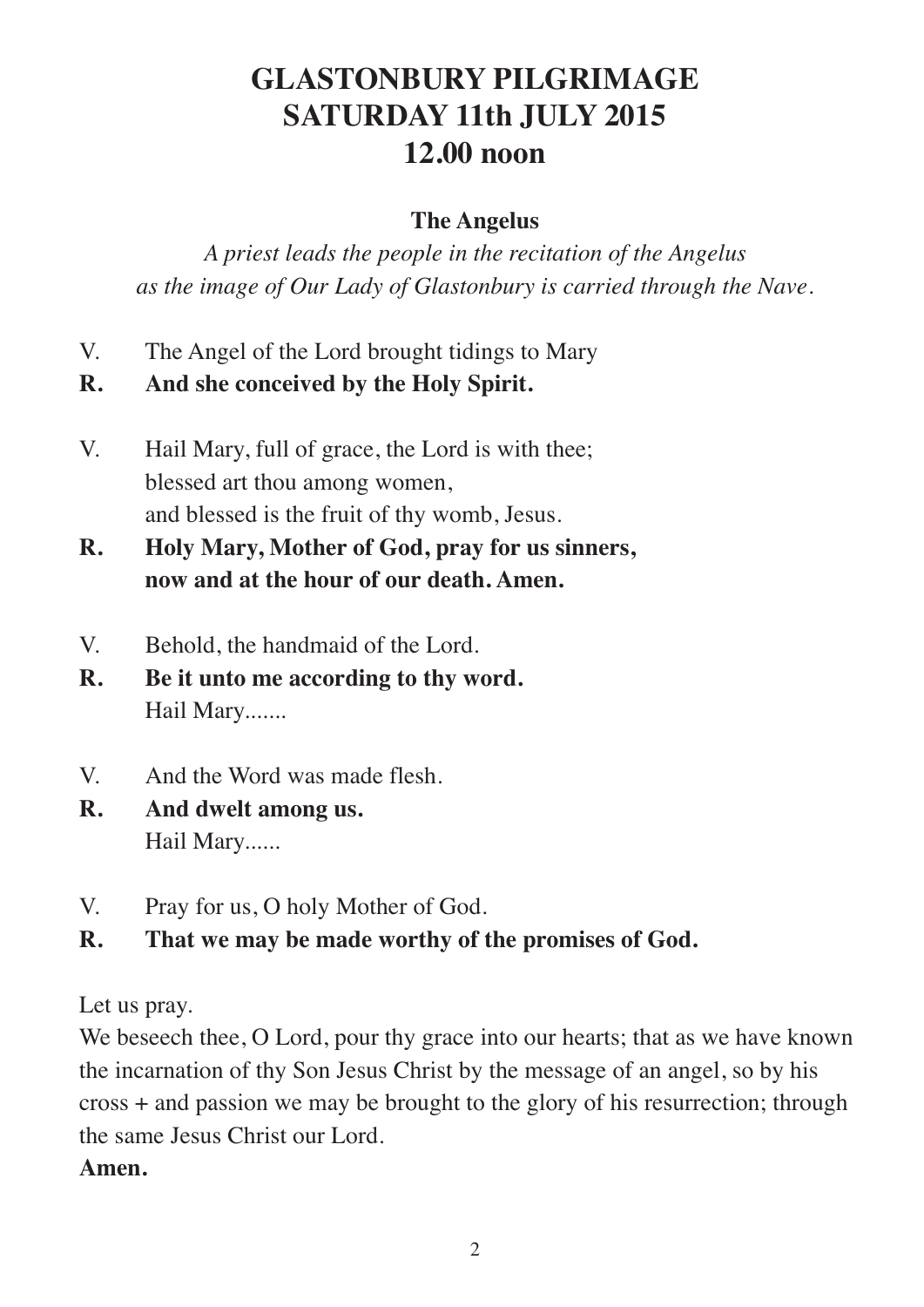## **The Order for SOLEMN CONCELEBRATED MASS of SAINT BENEDICT – Abbot**

#### **PROCESSIONAL HYMN: Christ triumphant, ever reigning**

Christ triumphant, ever reigning, Saviour, Master, King, Lord of heaven, our lives sustaining, hear us as we sing: *Yours the glory and the crown, the high renown, the eternal name.*

Word incarnate, truth revealing, Son of Man on earth! power and majesty concealing by Your humble birth: *Yours the glory …*

Suffering servant, scorned, ill-treated, victim crucified! death is through the cross defeated, sinners justified:

*Yours the glory …*

Priestly King, enthroned for ever high in heaven above! sin and death and hell shall never stifle hymns of love: *Yours the glory …*

So, our hearts and voices raising through the ages long, ceaselessly upon You gazing, this shall be our song: *Yours the glory …*

*©1964 Michael Saward/Jubilate Hymns*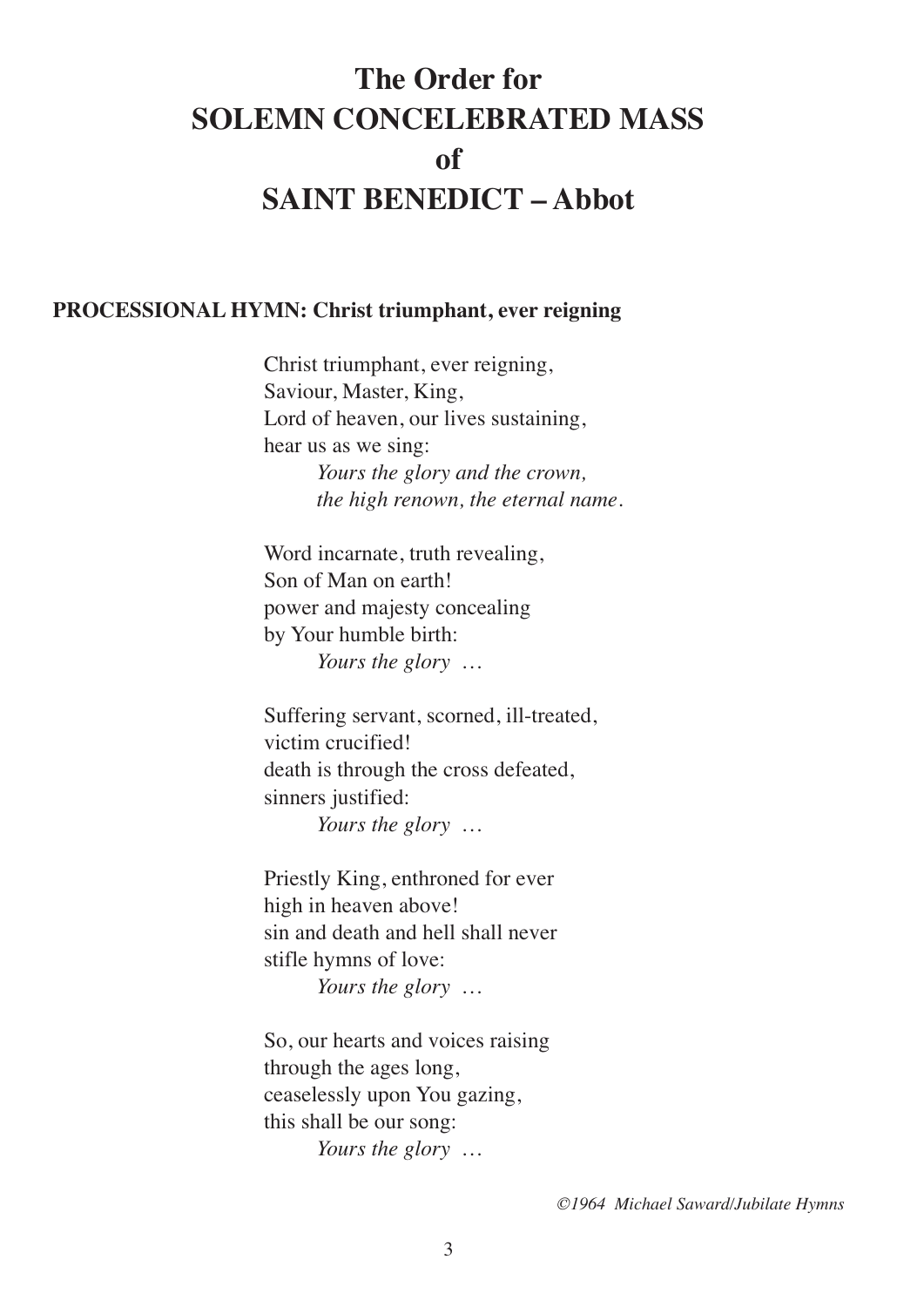Bishop: + In the name of the Father, and of the Son, and of the Holy Spirit. **All: Amen.**

Bishop: Peace be with you. **All: And also with you.**

*The Bishop welcomes the People and introduces the Mass*

#### **PENITENTIAL RITE**

Bishop: Lord Jesus, you were sent to heal the contrite. Lord, have mercy. **All: Lord, have mercy.** Bishop: Lord Jesus, you come to call sinners. Christ, have mercy. **All: Christ, have mercy.** Bishop: Lord Jesus, you are seated at the right hand of the Father to intercede for us. Lord, have mercy. **All: Lord, have mercy.** Bishop: May Almighty God have mercy upon us, forgive us our sins, and bring us to everlasting life. **All: Amen.**

**GLORIA IN EXCELSIS** *(Mass of Creation: M. Haughan)*

Cantor: Glory to God in the highest, and on earth peace to people of goodwill.

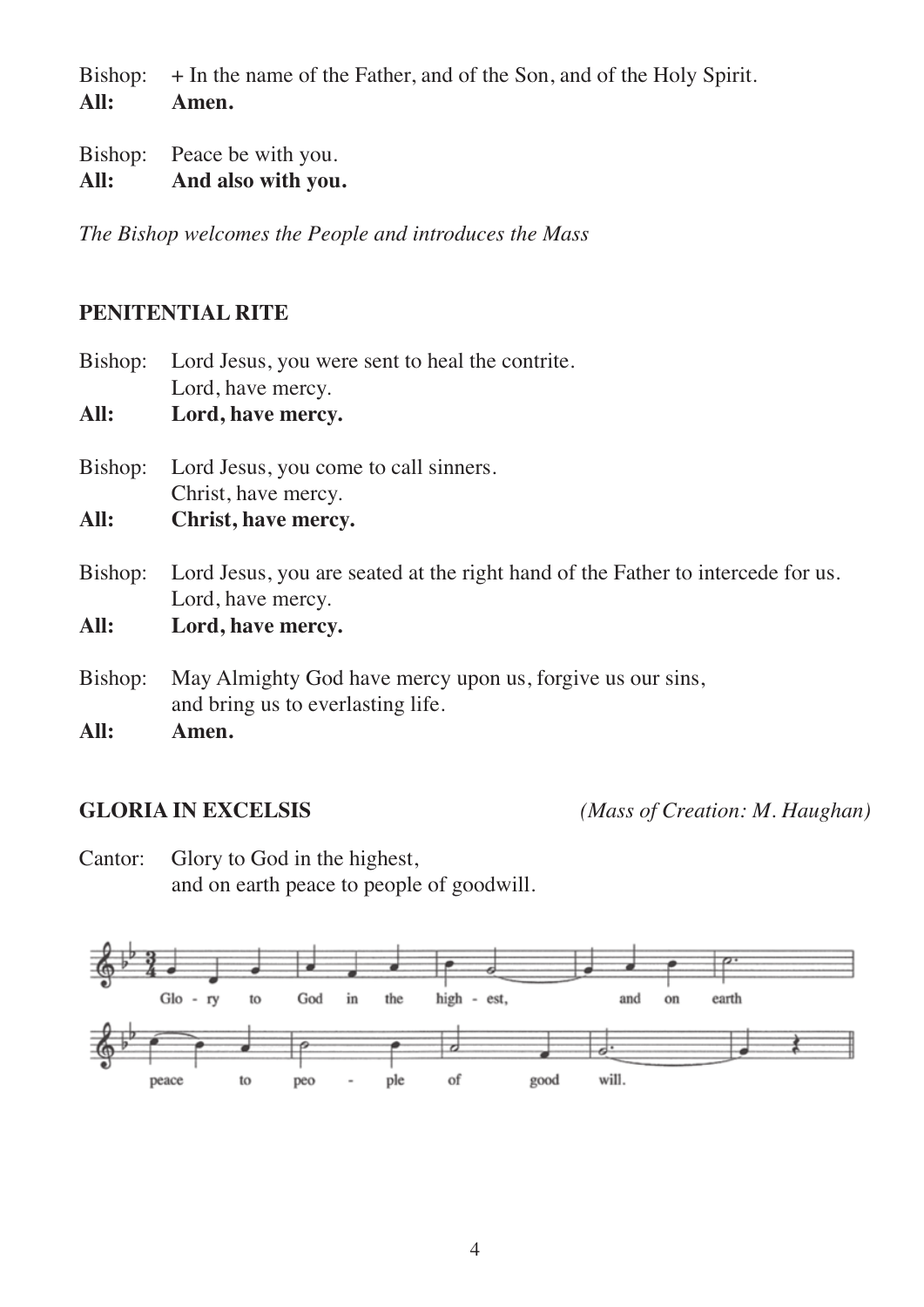#### **THE COLLECT**

Bishop: O God, who made the Abbot Saint Benedict an outstanding master in the school of divine service, grant, we pray, that, putting nothing before love of you, we may hasten with a loving heart in the way of your commands. Through our Lord Jesus Christ, your Son, who lives and reigns with you, in the unity of the Holy Spirit, one God, for ever and ever.

**All: Amen.**

#### **THE LITURGY OF THE WORD**

#### **OLD TESTAMENT READING**

Reader: A reading from the Book of Proverbs (*2:1-9)*

This is the word of the Lord.

**All: Thanks be to God.**

#### **RESPONSORIAL PSALM: The Lord's my Shepherd**

*Soloist to sing verses, all to sing Response:*

**And I will trust in You alone, And I will trust in You alone, For Your endless mercy follows me, Your goodness will lead me home.**

> *Stuart Townend © 1996 Thankyou Music*

#### **NEW TESTAMENT READING**

Reader: A reading from the Letter of St Paul to the Colossians *(2:6-8)*

This is the word of the Lord.

**All: Thanks be to God.**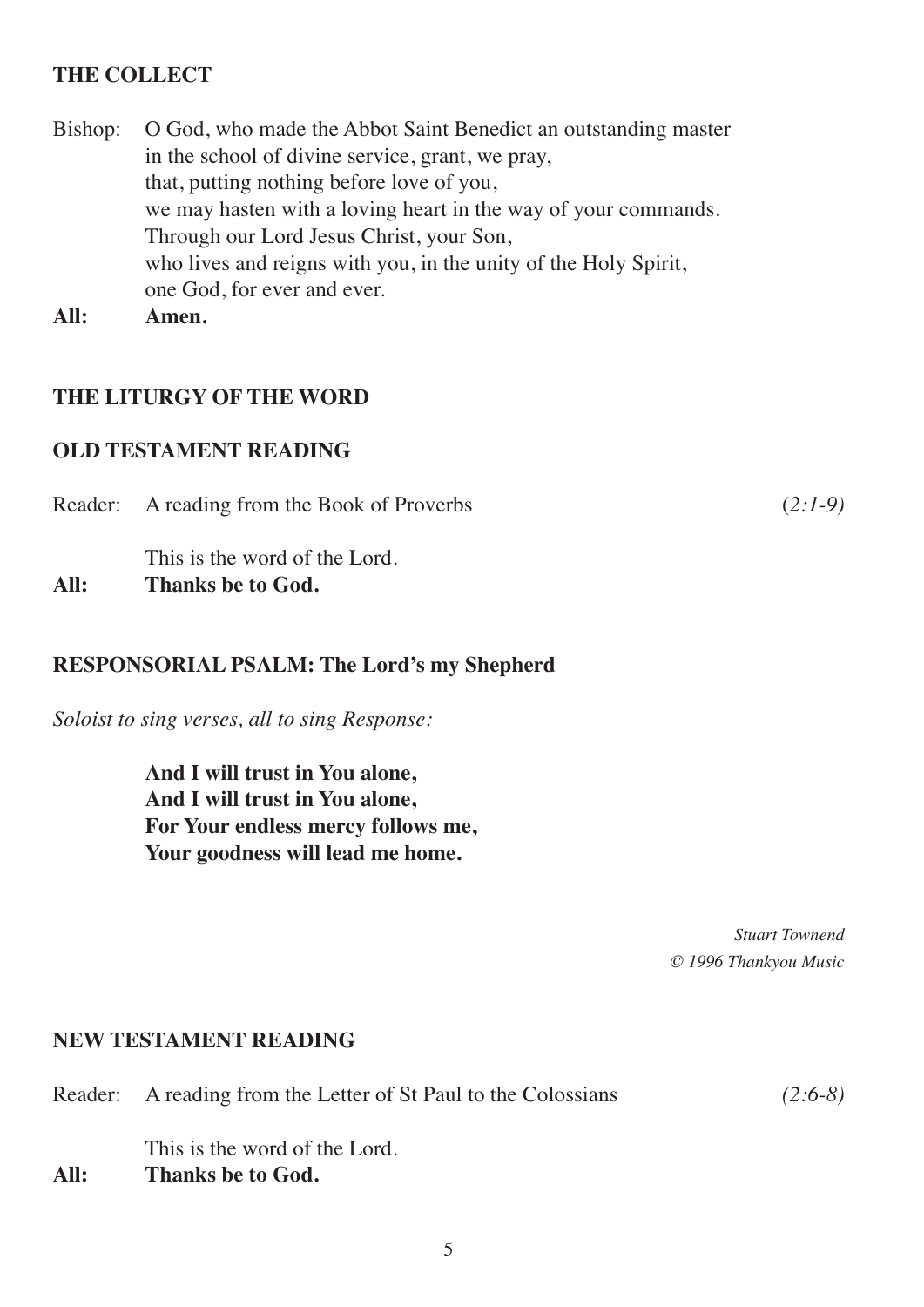#### **GOSPEL ACCLAMATION (***Celtic Alleluia: C. Walker)*

#### Cantor: Alleluia! Alleluia! Alleluia! Alleluia! **All: Alleluia! Alleluia! Alleluia! Alleluia!**

*Cantor will greet the Gospel and we all reply*

Cantor Blessed Apostles sing praise All Saints and Martyrs give glory For your Majesty Praise the Spirit, Praise the Son. **All: Alleluia! Alleluia! Alleluia! Alleluia!**

#### **THE HOLY GOSPEL**

| $(19:27-29)$ |
|--------------|
|              |
|              |

#### **SERMON**

The Rt Revd Norman Banks, *Bishop of Richborough*

#### **THE INTERCESSIONS**

*Introduced by the Bishop and led by a Reader from the ambo.*

*After each petition:*

Reader: Lord, in your mercy.

**All: Hear our prayer.**

*After the final petition the Bishop concludes the prayers.*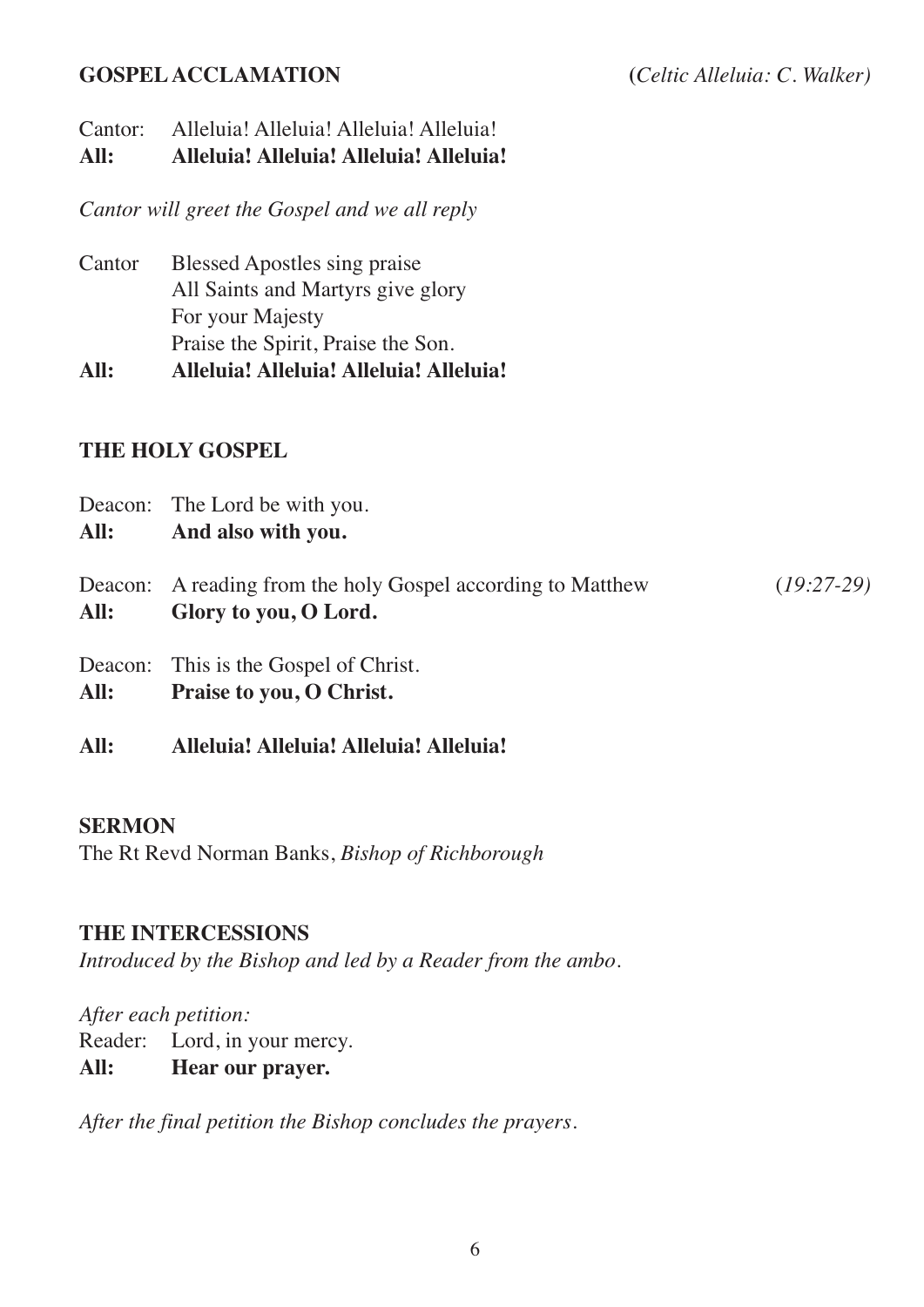#### **LITURGY OF THE EUCHARIST**

#### **THE PEACE**

Bishop: Lord Jesus Christ, you said to your apostles, I leave you peace, my peace I give you. Look not on our sins, but on the faith of your Church, and grant us the peace and unity of your kingdom where you live and reign for ever and ever.

**All: Amen.**

Bishop: The peace of the Lord be always with you. **All: And also with you.**

Deacon: Let us offer one another a sign of peace.

*All exchange the Sign of Peace.*

#### **THE PREPARATION OF THE ALTAR AND THE GIFTS**

*The Gifts are brought to the Altar*

*A collection will be taken, and pilgrims are asked to give as generously as they are able. Gift aid envelopes are available at the entrance.*

#### **OFFERTORY HYMN: In Christ alone my hope is found**

In Christ alone my hope is found, He is my light, my strength, my song; this Cornerstone, this solid Ground, firm through the fiercest drought and storm. What heights of love, what depths of peace, when fears are stilled, when strivings cease! My Comforter, my All in All, here in the love of Christ I stand.

In Christ alone! who took on flesh Fulness of God in helpless babe! This gift of love and righteousness Scorned by the ones he came to save: Till on that cross as Jesus died, The wrath of God was satisfied - For every sin on Him was laid; Here in the death of Christ I live.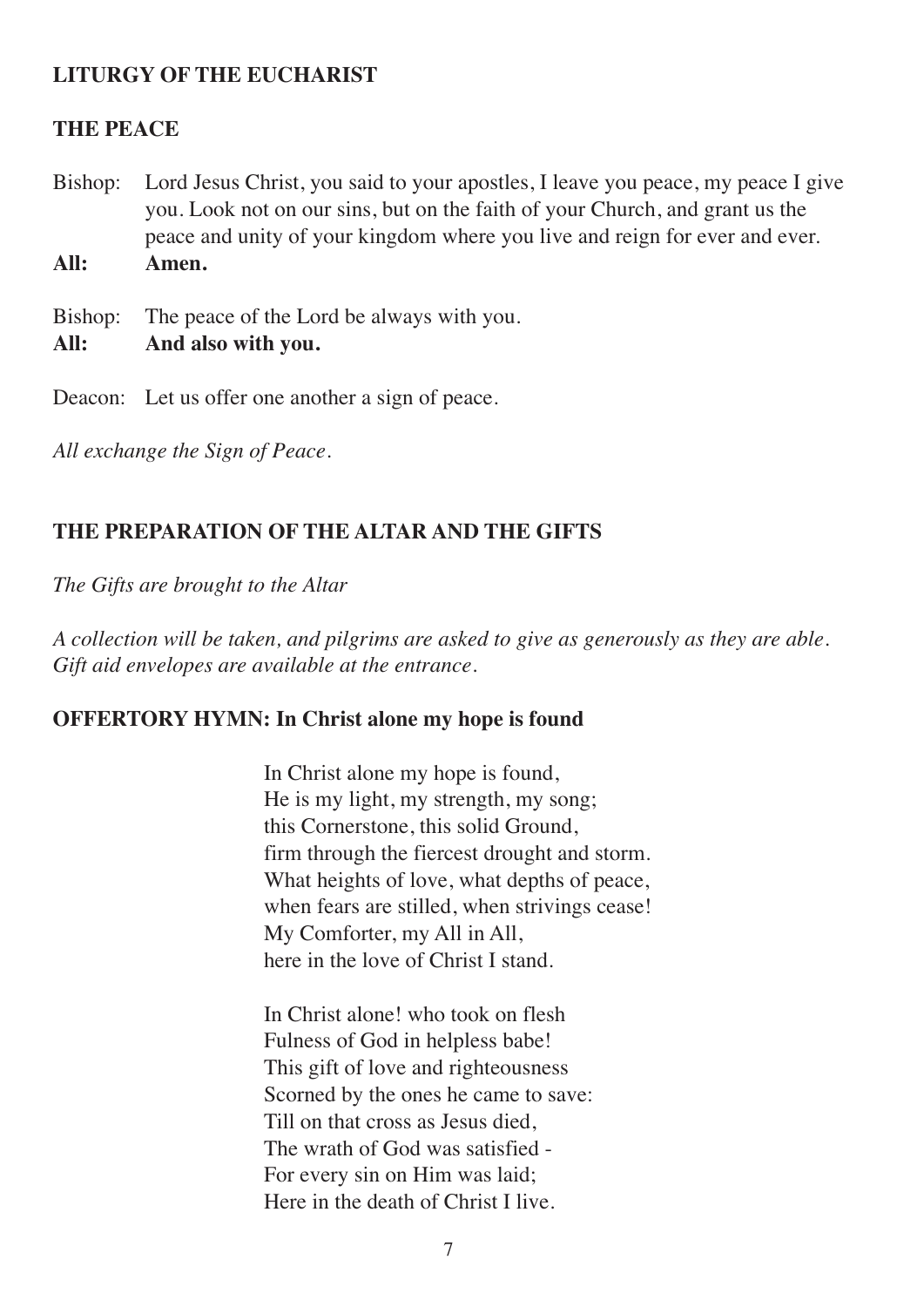There in the ground His body lay Light of the world by darkness slain: Then bursting forth in glorious Day Up from the grave he rose again! And as He stands in victory Sin's curse has lost its grip on me, For I am His and He is mine - Bought with the precious blood of Christ.

No guilt in life, no fear in death, This is the power of Christ in me; From life's first cry to final breath. Jesus commands my destiny. No power of hell, no scheme of man, Can ever pluck me from His hand; Till He returns or calls me home, Here in the power of Christ I'll stand.

*© Stuart Townend and Keith Getty*

| Bishop: | Pray, my brothers and sisters, that my sacrifice and yours    |
|---------|---------------------------------------------------------------|
|         | may be acceptable to God, the almighty Father.                |
| All:    | May the Lord accept the sacrifice at your hands,              |
|         | for the praise and glory of his name,                         |
|         | for our good and the good of all his holy Church.             |
| Bishop: | Look kindly, Lord, upon these holy offerings,                 |
|         | which we make in honour of Saint Benedict, and grant that,    |
|         | by following his example in seeking you,                      |
|         | we may merit the gifts of unity in your service and of peace. |
|         | Through Christ our Lord.                                      |
| All:    | Amen.                                                         |

Bishop: The Lord be with you.

**All: And also with you.**

Bishop: Lift up your hearts.

**All: We lift them up to the Lord.**

Bishop: Let us give thanks to the Lord our God.

**All: It is right to give him thanks and praise.**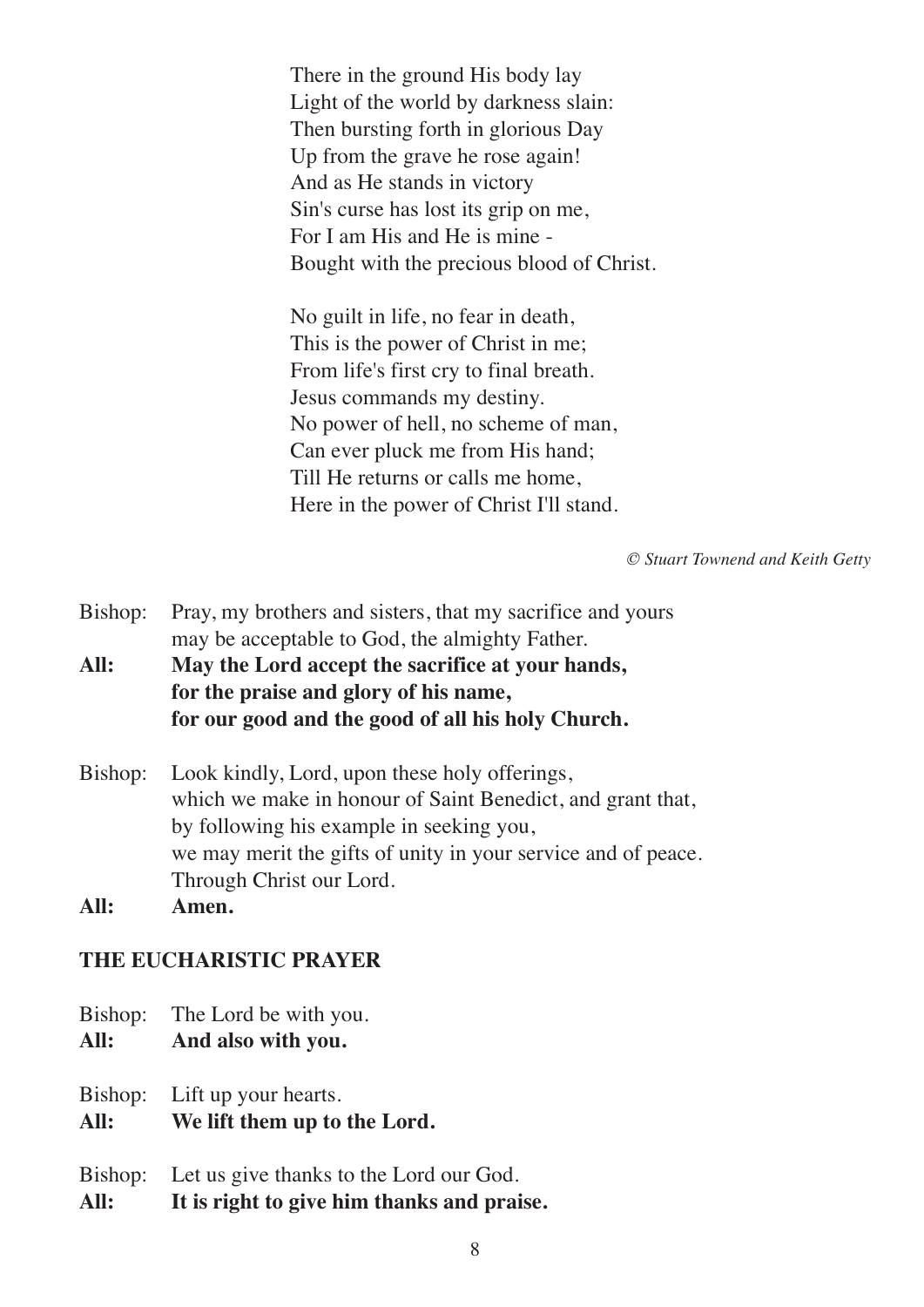#### *The Bishop commences the Preface*

Bishop: It is truly right and just, our duty and our salvation, always and everywhere to give you thanks, Lord, holy Father, almighty and eternal God.

> You bestowed on Saint Benedict rich gifts of the Holy Spirit, making him the father of a great multitude of the just, and an outstanding teacher of love for you and for our neighbour. In his Holy Rule, with a clear and wise discretion, he taught men and women to walk the path of salvation under the guidance of Christ and the Gospel, and now he is revered as the patron of a multitude of nations.

And so, rejoicing in the glory you have given him, we praise you with all the heavenly powers, in this, their ageless hymn of praise, as we acclaim :

#### **SANCTUS AND BENEDICTUS** *(Tune: Jimmy Owens)*

**All: Holy, holy, holy, holy, holy, holy Lord God Almighty. And we lift our hearts before you as a token of our love. Holy, holy, holy, holy.**

> **Gracious Father, gracious Father. Blessed is the one who comes to us in your name. And we lift our hearts before you as we give you thanks and praise. Hosanna in the highest.**

*The Bishop and Concelebrants continue the Eucharistic Prayer*

*After the Words of Institution*

Bishop: Let us proclaim the mystery of faith. **All: Risen Jesus, risen Jesus, by your dying you destroyed our death, O Jesus, and we lift our hands before you as we wait for your return, risen Jesus, risen Jesus.**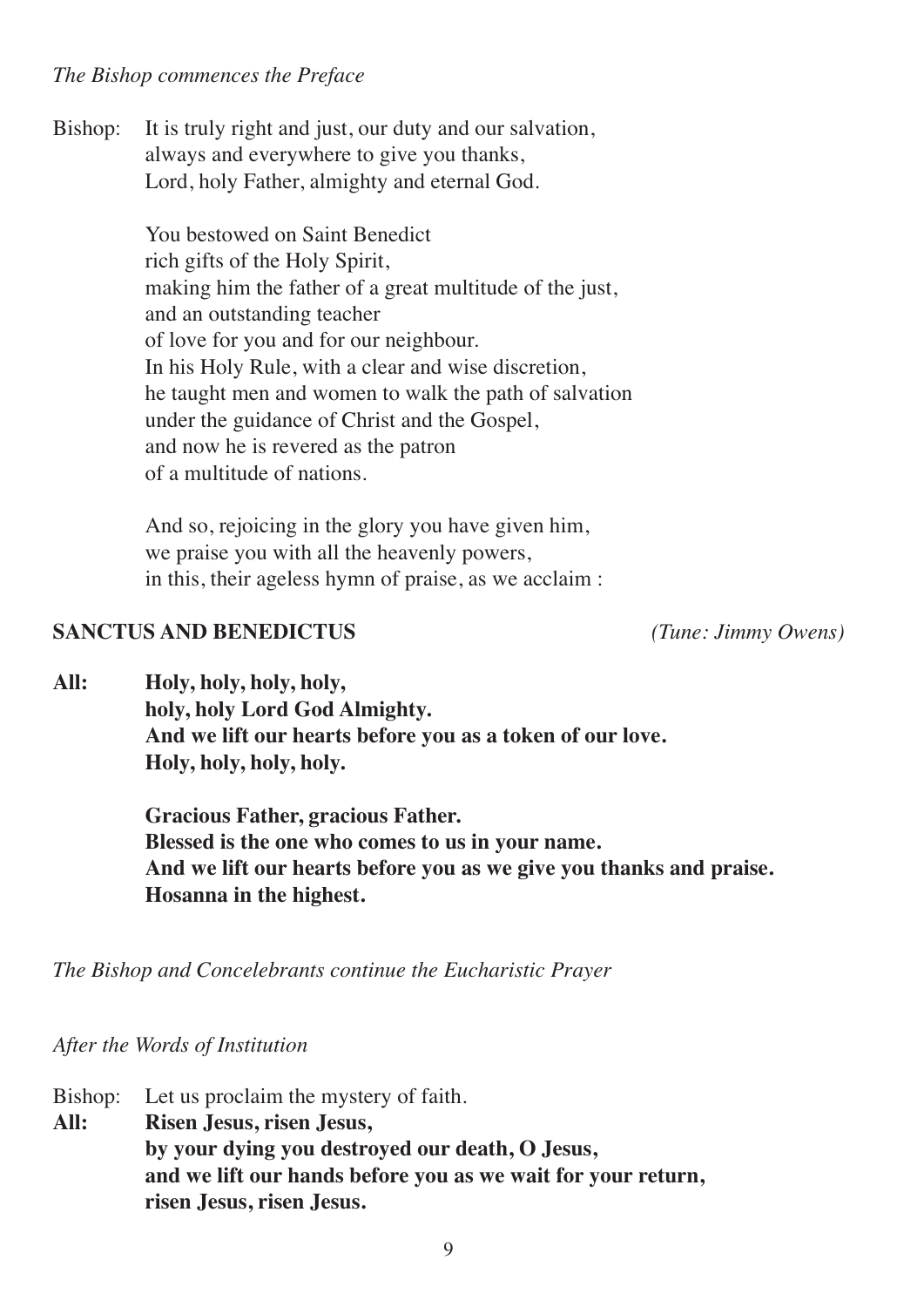*At the end of the Eucharistic Prayer:*

- By him, with him, through him, in him, CC in the unity of the Spirit. All glory and honour is yours, Almighty Lord, Amen, amen. Alleluia!
- **All: Amen, amen. Alleluia! Amen, amen. Alleluia! And we lift our hearts before you as we give you thanks and praise. Amen, amen. Alleluia!**

#### **THE LORD'S PRAYER**

*The Bishop introduces the Prayer*

**All: Our Father, who art in heaven, hallowed be thy name; thy kingdom come; thy will be done on earth as it is an heaven. Give us this day our daily bread. And forgive us our trespasses, as we forgive those who trespass against us. And lead us not into temptation; but deliver us from evil. For thine is the kingdom, the power and the glory, for ever and ever. Amen.**

**AGNUS DEI** *(Tune: Plaisir d'amour [my God loves me])*

**All: O Lamb of God You take away our sins Have mercy, Lamb of God Have mercy.**

> **O Lamb of God You take away our sins Have mercy, Lamb of God Have mercy.**

> **O Lamb of God You take away our sins Have mercy, Lamb of God And grant us peace.**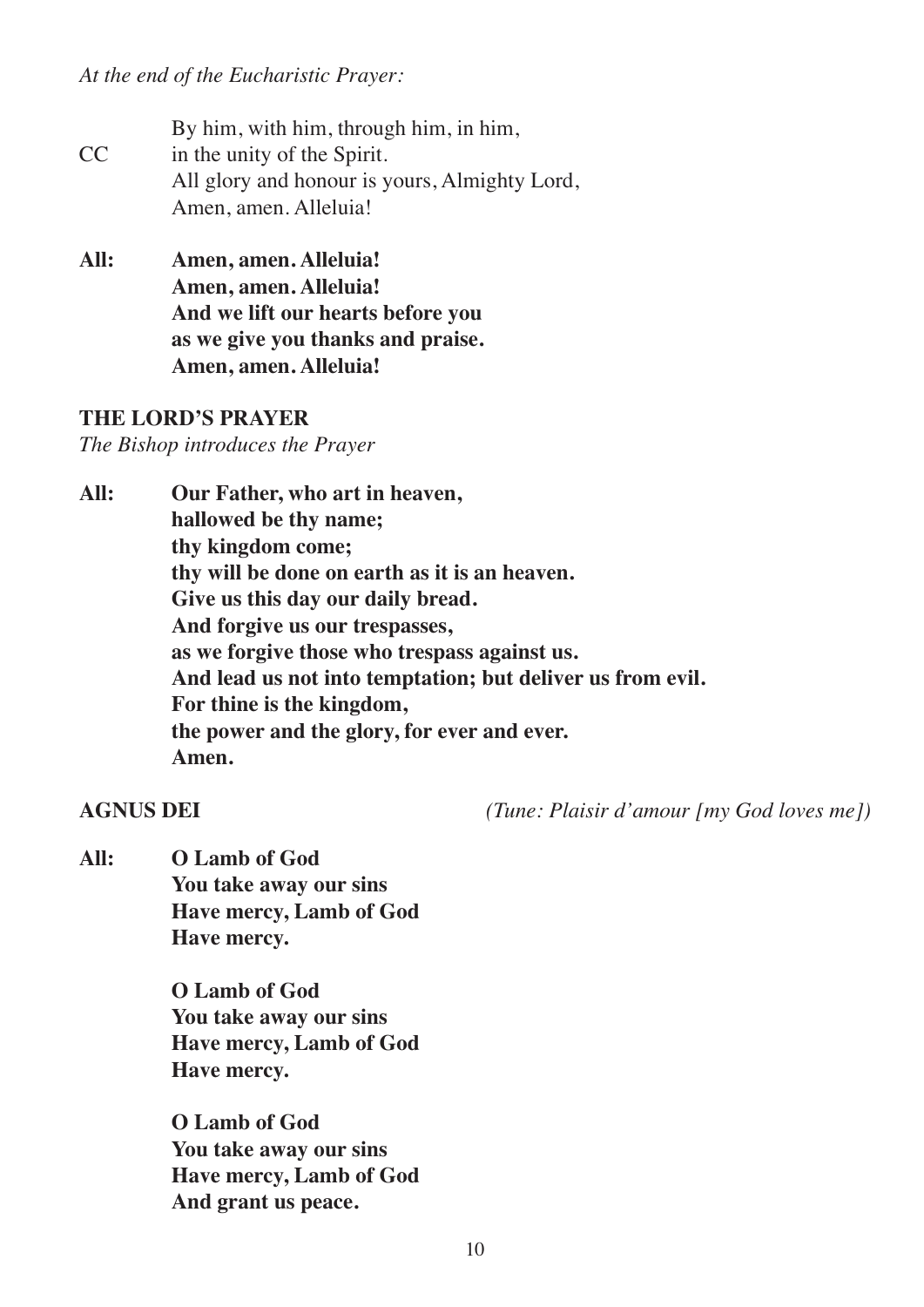#### **INVITATION TO COMMUNION**

- Bishop: Behold the Lamb of God, behold him who takes away the sins of the world. Blessed are those called to the supper of the Lamb.
- **All: Lord, I am not worthy to receive you, but only say the word, and I shall be healed.**

*Holy Communion will be administered at a number of stations. Please follow the directions of the stewards, and receive the Sacrament standing.*

*Baptised and communicant members in good standing with other churches of a Trinitarian faith are welcome to receive Holy Communion.* 

*Those who desire a blessing should carry this Service Book in their hands.*

#### **COMMUNION HYMNS**

#### **1. There is a redeemer**

There is a redeemer, Jesus, God's own Son, Precious Lamb of God, Messiah, Holy One,

*Thank you oh my father, For giving us Your Son, And leaving Your Spirit, 'Til the work on Earth is done.*

Jesus my redeemer, Name above all names, Precious Lamb of God, Messiah, Oh, for sinners slain. *Thank you oh my father, …*

When I stand in Glory, I will see His face, And there I'll serve my King forever, In that Holy Place. *Thank you oh my father, …*

There is a redeemer, Jesus, God's own Son Precious Lamb of God, Messiah, Holy One. *Thank you oh my father, … Melody Green © Birdwing Music (EMI CMG Publishing)*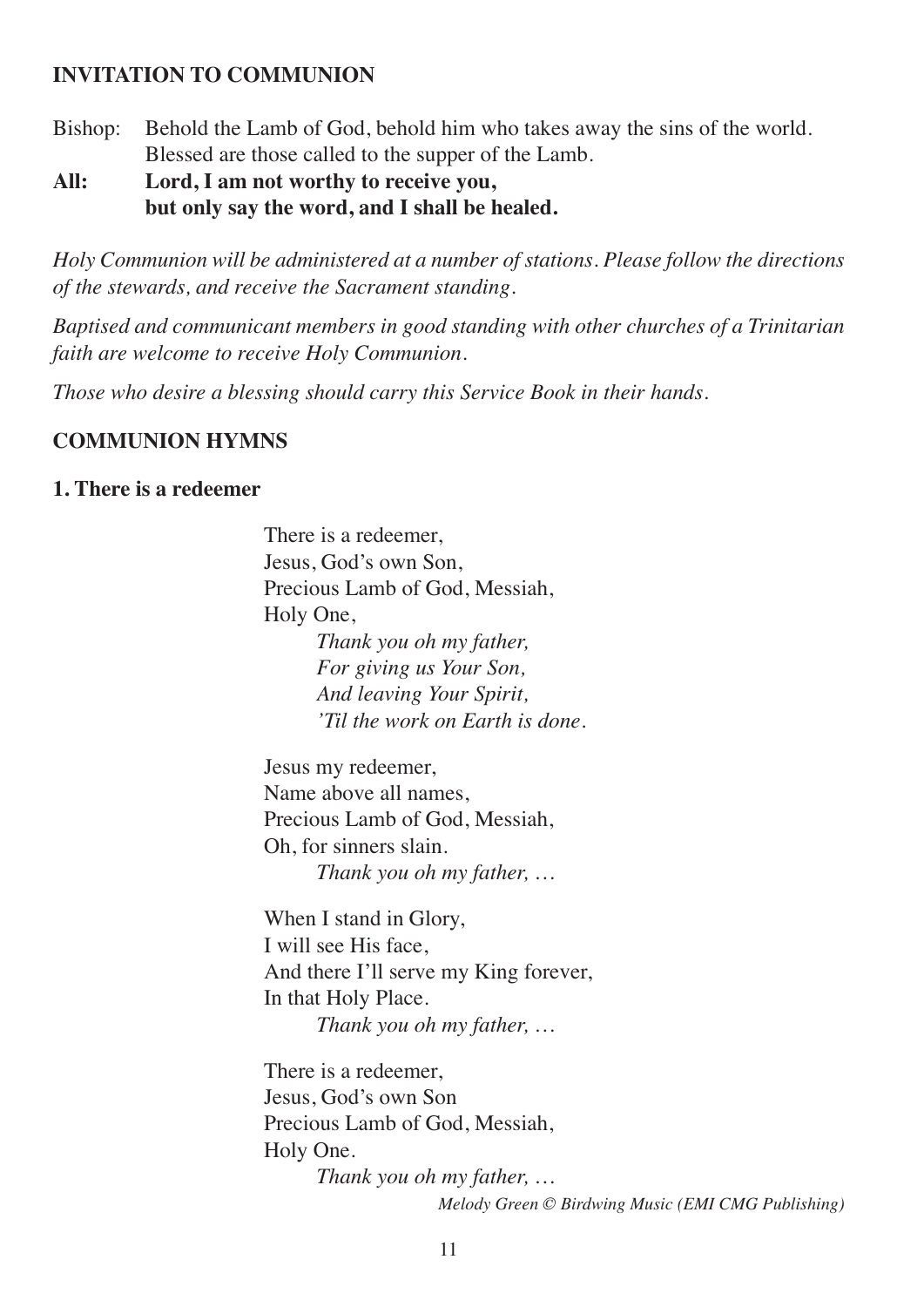#### **2: Soul of my Saviour**

Soul of my Saviour sanctify my breast, Body of Christ, be thou my saving guest, Blood of my Saviour, bathe me in thy tide, wash me with water flowing from thy side.

Strength and protection may thy passion be, O blessed Jesus, hear and answer me; deep in thy wounds, Lord, hide and shelter me, so shall I never, never part from thee.

Guard and defend me from the foe malign, in death's dread moments make me only thine; call me, and bid me come to thee on high, where I may praise thee with thy saints for aye.

*Ascribed to John XXII*

#### **3. My Jesus, my Saviour**

My Jesus, my Saviour, Lord there is none like you. All of my days, I want to praise, The wonders of your mighty love.

> *Chorus: Shout to the Lord let us sing, Power and majesty, praise to the King. Mountains bow down and the seas will roar, At the sound of your Name. I'll sing for Joy at the works of your hands. Forever I'll love you, forever I'll stand. Nothing compares to the promise, I have in you.*

My comfort, my shelter, Power of refuge and strength. Let every breath, all that I am, Never cease to worship you. *Chorus:*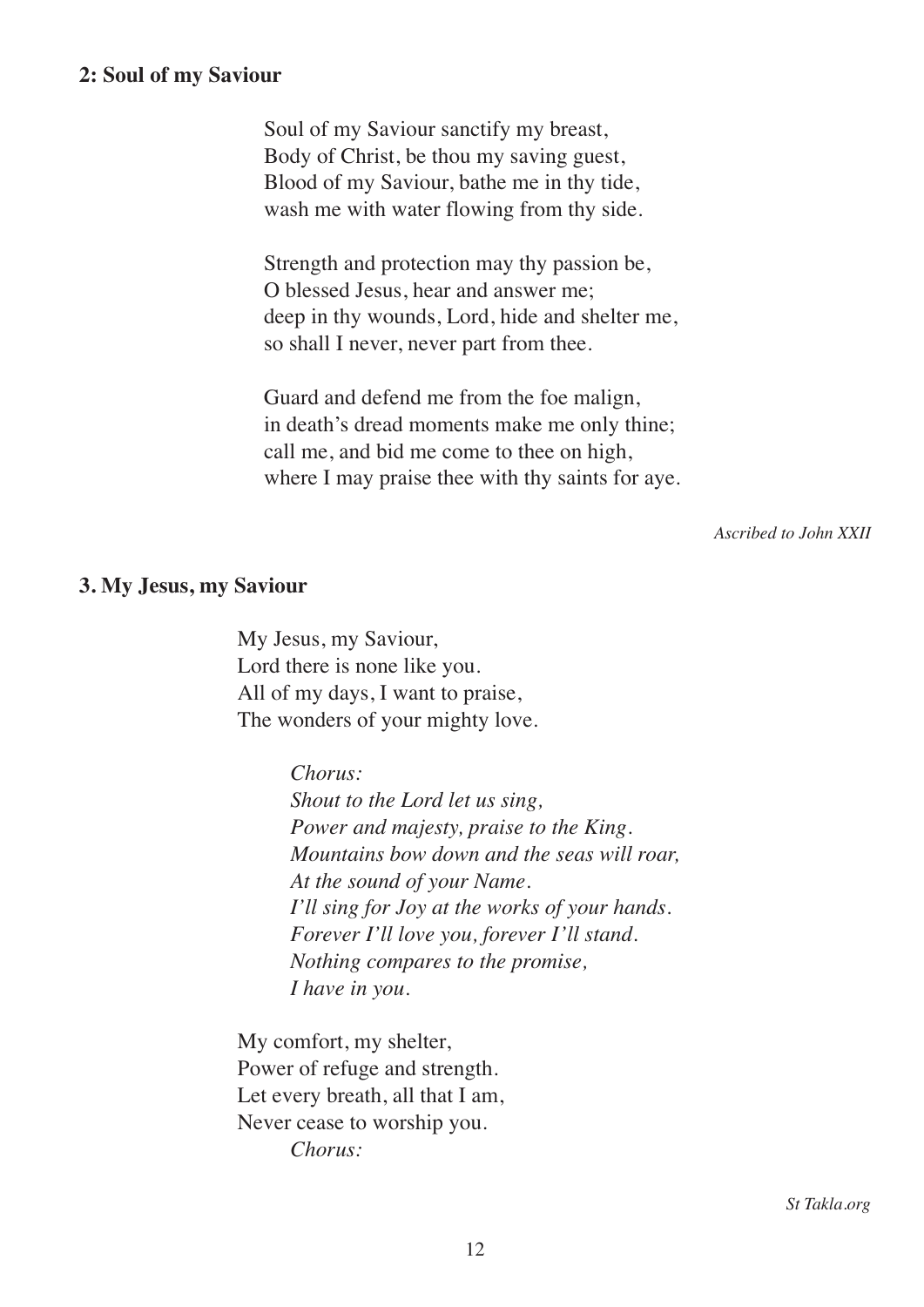#### **CONCLUDING RITES**

#### **POST-COMMUNION PRAYER**

- Bishop: Having received this pledge of eternal life, we humbly beseech you, O Lord, that, attentive to the teaching of Saint Benedict, we may faithfully serve your designs and love one another with fervent charity. Through Christ our Lord.
- **All: Amen.**

#### **BLESSING AND DISMISSAL**

Bishop: The Lord be with you.

| All:    | And also with you.                                                                                                                                          |
|---------|-------------------------------------------------------------------------------------------------------------------------------------------------------------|
|         | Deacon: Bow your heads for the blessing.                                                                                                                    |
| Bishop: | May God, the source and origin of all blessing,<br>grant you grace, pour out his blessing in abundance,<br>and keep you safe from harm throughout the year. |
| All:    | Amen.                                                                                                                                                       |
| Bishop: | May he give you integrity in the faith,<br>endurance in hope, and perseverance in charity<br>with holy patience to the end.                                 |
| All:    | Amen.                                                                                                                                                       |
| Bishop: | May he order your days and your deeds in his peace,<br>grant your prayers in this and in every place,<br>and lead you happily to eternal life.              |
| All:    | Amen.                                                                                                                                                       |
| Bishop: | And may Almighty God bless you, the + Father,<br>the $+$ Son, and $+$ the Holy Spirit.                                                                      |
| All:    | Amen.                                                                                                                                                       |
| All:    | Deacon: Go and announce the Gospel of the Lord.<br>Thanks be to God.                                                                                        |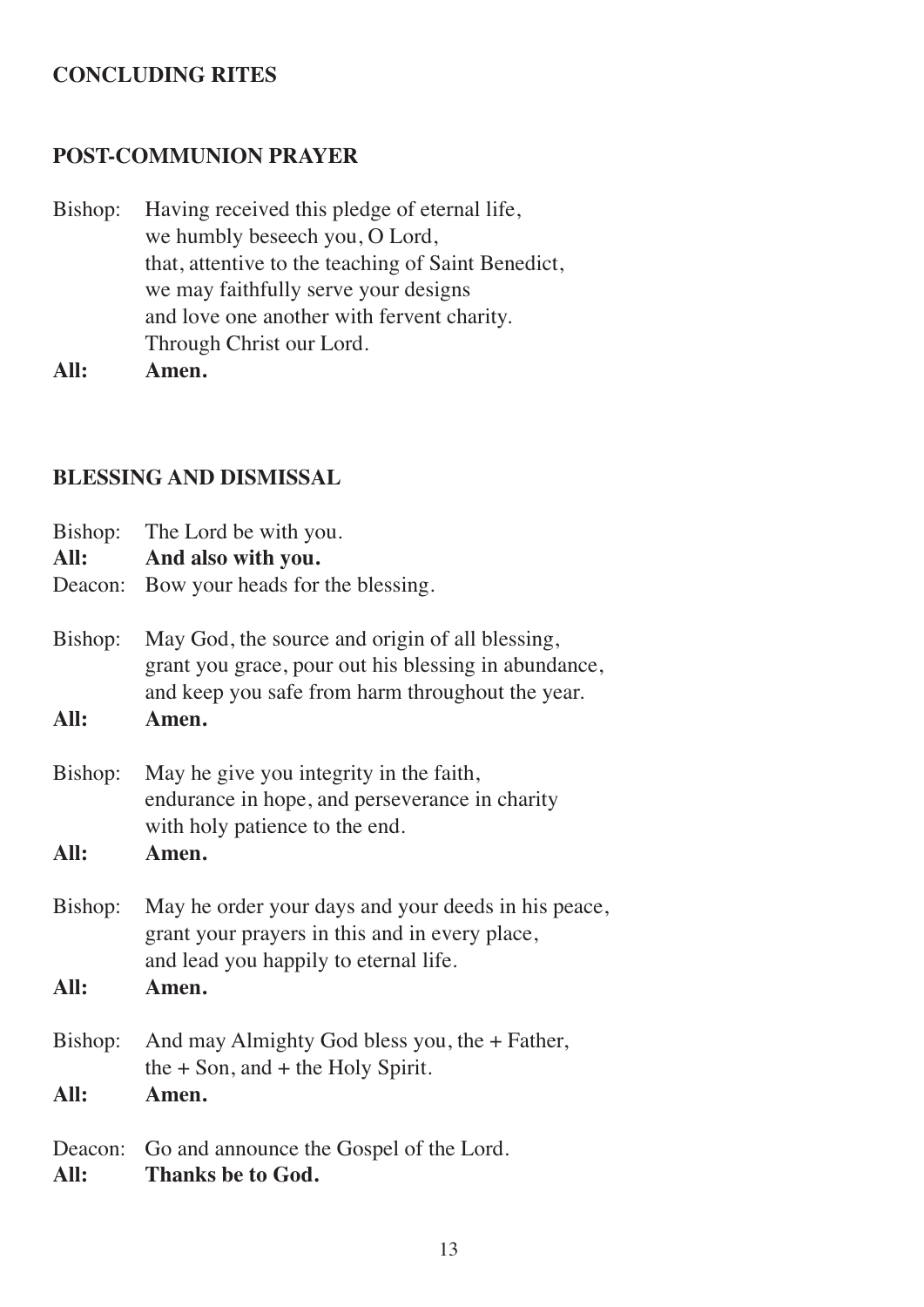#### **RECESSIONAL HYMN: Christ, Christ changes everything**

*(from Aspects of Love)*

Christ, Christ changes everything: hands and faces, earth and sky. Christ, Christ changes everything: how you live and how you die. Christ can make the summer fly, or a night seem like a lifetime. Yes, Christ, Christ changes everything, now I tremble at your name. Nothing in the world will ever be the same.

Christ, Christ changes everything: days are longer, words mean more. Christ, Christ changes everything: pain is deeper than before. Christ will turn your world around, and that world will last forever. Yes, Christ, Christ changes everything, brings you glory, brings you shame. Nothing in the world will ever be the same.

Off into the world we go, planning futures, shaping years. Christ bursts in and suddenly all our wisdom disappears. Christ makes fools of everyone: all the rules we make are broken. Yes, Christ, Christ changes everything: live or perish, in his flame. Christ will never ever let you be the same. Christ will never ever let you be the same!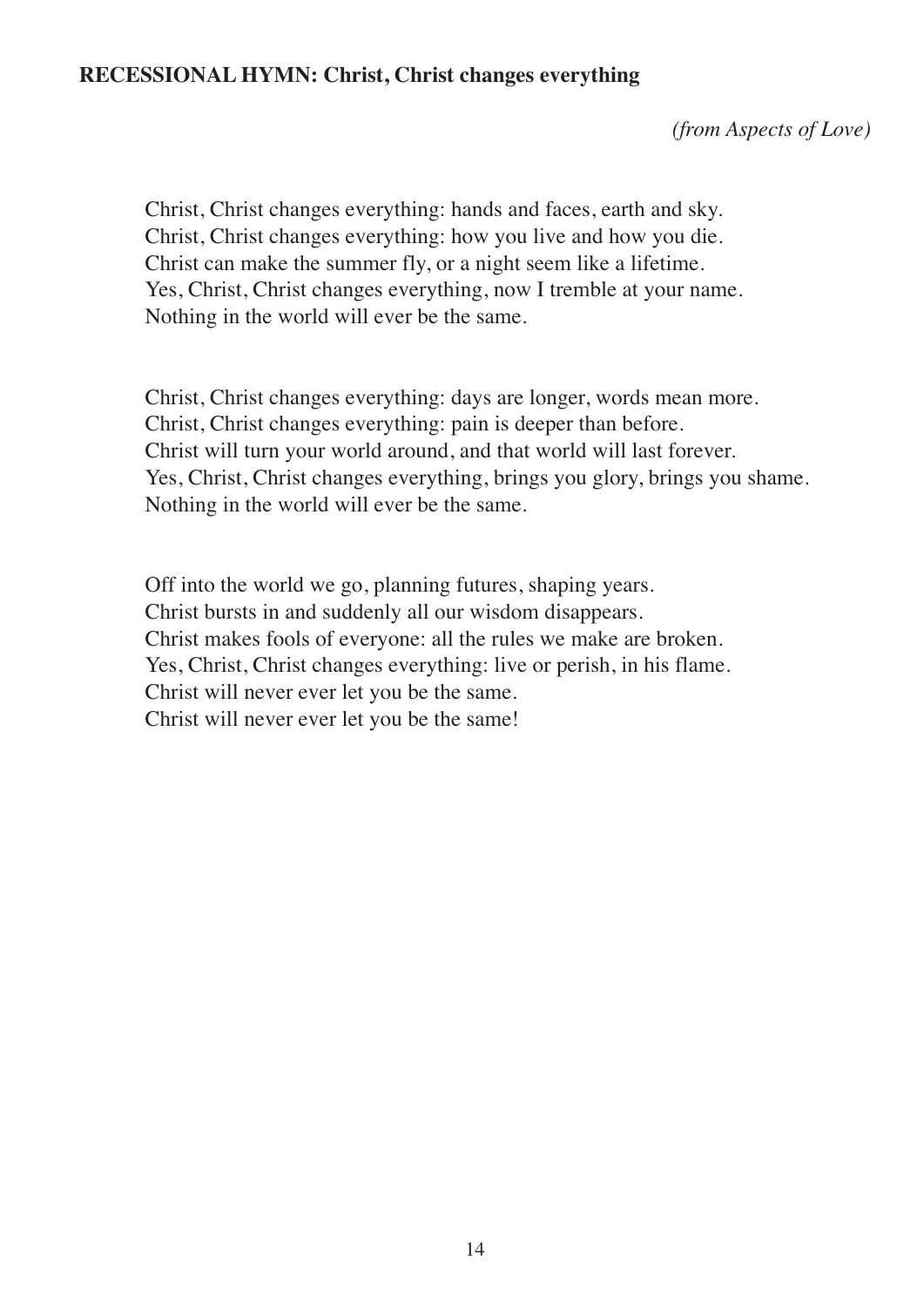#### **3.00pm THE PROCESSION OF WITNESS**

*Parish Parties should assemble in High Street, outside St John's Church, and move off as instructed by the Chief Marshal.*

#### **PROCESSIONAL HYMNS**

#### **1. Mine Eyes Have Seen The Glory**

Mine eyes have seen the glory of the coming of the Lord; He is trampling out the vintage where the grapes of wrath are stored; He hath loosed the fateful lightning of His terrible swift sword; His truth is marching on.

*Glory! Glory! Hallelujah! Glory! Glory! Hallelujah! Glory! Glory! Hallelujah! His truth is marching on.*

I have seen Him in the watch fires of a hundred circling camps They have builded Him an altar in the evening dews and damps; I can read His righteous sentence by the dim and flaring lamps; His day is marching on.

*Glory! Glory! Hallelujah! Glory! Glory! Hallelujah! Glory! Glory! Hallelujah! His day is marching on.*

He has sounded forth the trumpet that shall never call retreat; He is sifting out the hearts of men before His judgment seat; Oh, be swift, my soul, to answer Him! be jubilant, my feet; Our God is marching on.

*Glory! Glory! Hallelujah! Glory! Glory! Hallelujah! Glory! Glory! Hallelujah! Our God is marching on.*

In the beauty of the lilies Christ was born across the sea, With a glory in His bosom that transfigures you and me: As He died to make men holy, let us live to make men free; While God is marching on.

*Glory! Glory! Hallelujah! Glory! Glory! Hallelujah! Glory! Glory! Hallelujah! While God is marching on.*

*Julian Ward Howe*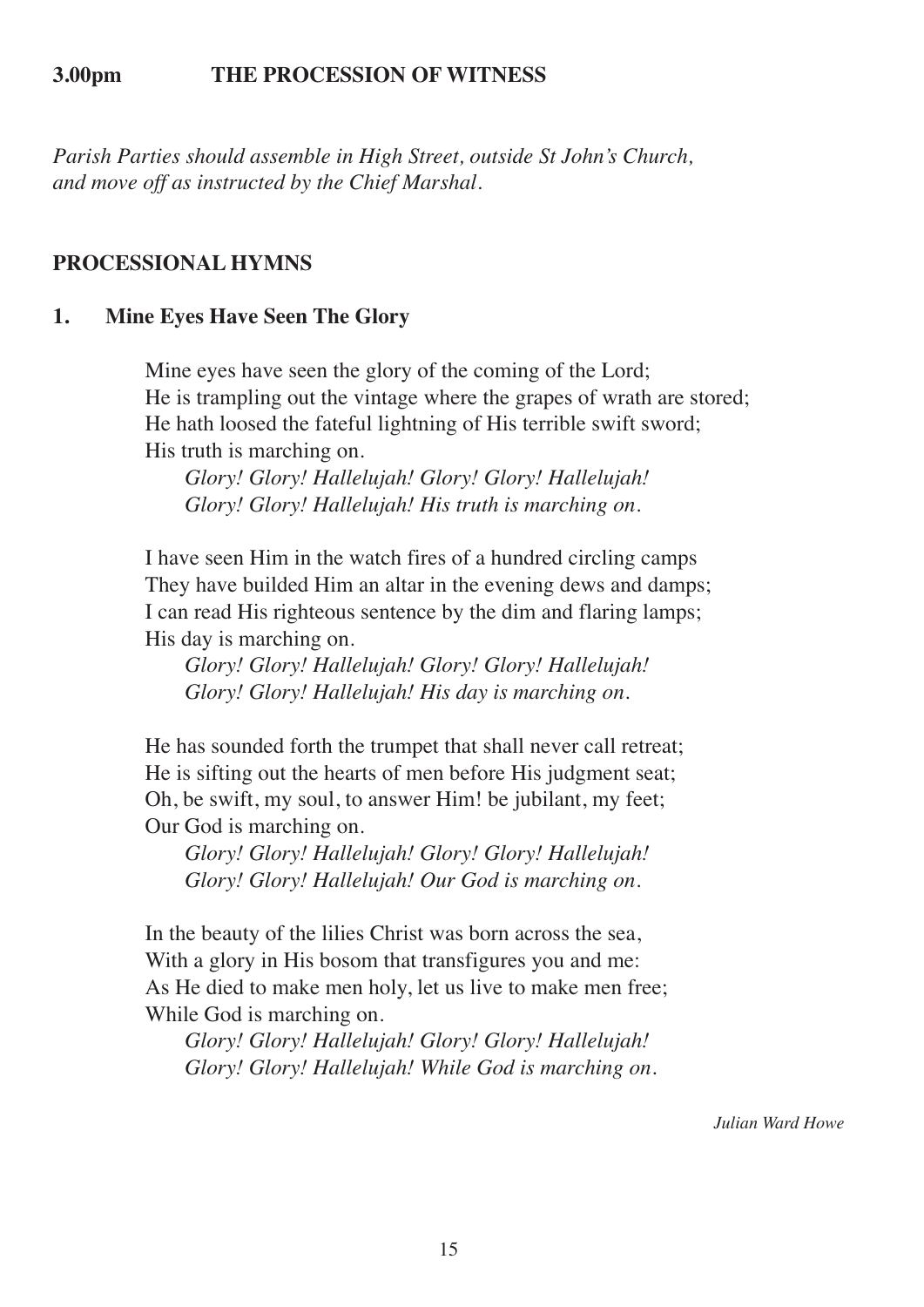#### **2. At the name of Jesus**

At the name of Jesus every knee shall bow, every tongue confess him King of glory now; 'tis the Father's pleasure we should call him Lord, who from the beginning was the mighty Word.

At his voice creation sprang at once to sight: all the angel faces, all the hosts of light, thrones and dominations, stars upon their way, all the heavenly orders in their great array.

Humbled for a season, to receive a name from the lips of sinners, unto whom he came; faithfully he bore it spotless to the last, brought it back victorious when from death he passed;

Bore it up triumphant, with its human light, through all ranks of creatures, to the central height, to the throne of Godhead, to the Father's breast, filled it with the glory of that perfect rest.

In your hearts enthrone him; there let him subdue all that is not holy, all that is not true. Look to him, your Saviour, in temptations' hour; let his will enfold you in its light and power.

Christians, this Lord Jesus shall return again, with his Father's glory o'er the earth to reign; for all wreaths of empire meet upon his brow, and our hearts confess him King of glory now.

*Caroline M. Noel*

#### **3. Stand up, Stand up for Jesus**

Stand up, stand up for Jesus, ye soldiers of the cross; Lift high His royal banner, it must not suffer loss. From vict'ry unto vict'ry His army shall He lead, Till every foe is vanquished, and Christ is Lord indeed.

Stand up, stand up for Jesus, the solemn watchword hear; If while ye sleep He suffers, away with shame and fear; Where'er ye meet with evil, within you or without, Charge for the God of battles, and put the foe to rout.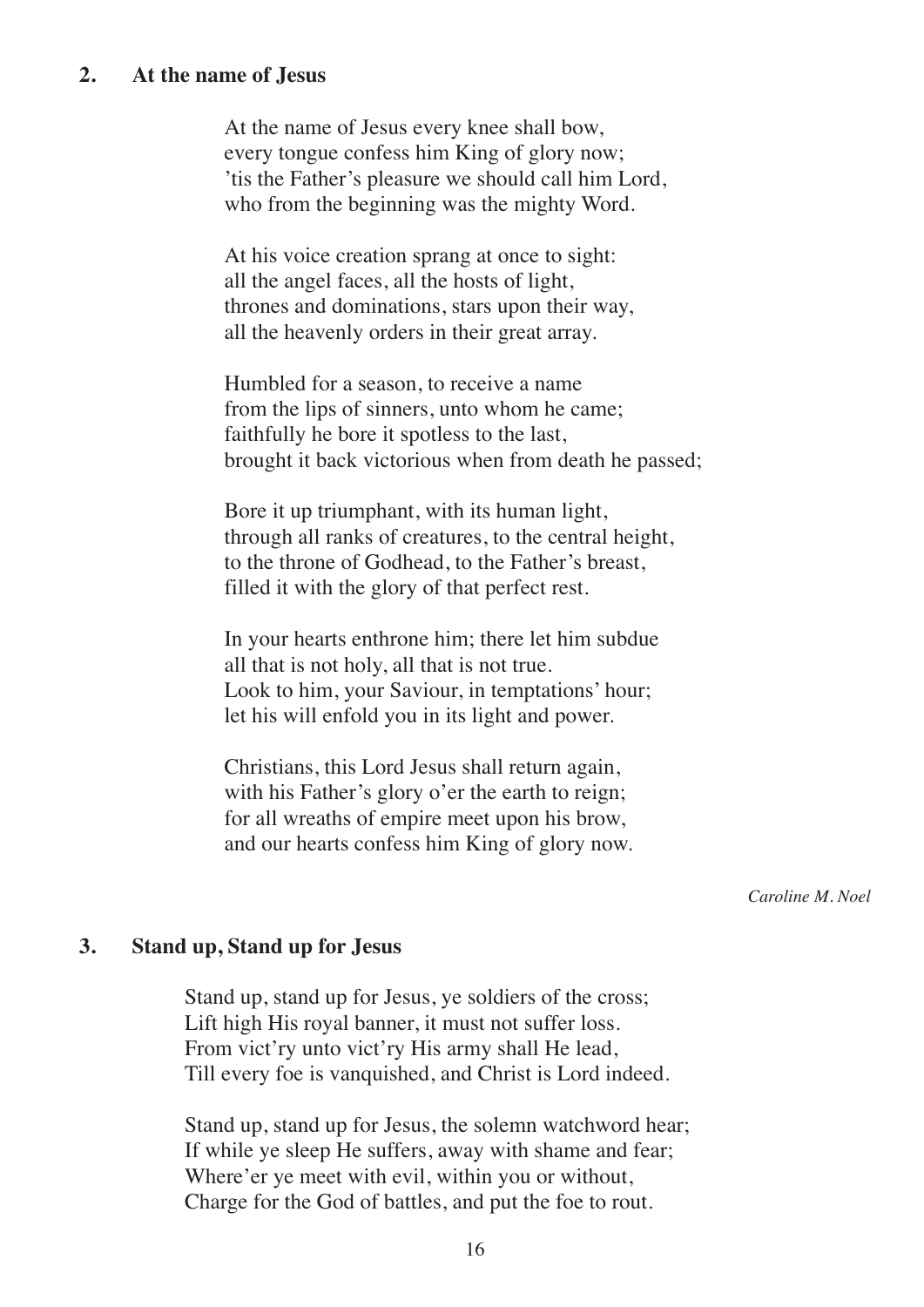Stand up, stand up for Jesus, the trumpet call obey; Forth to the mighty conflict, in this His glorious day. Ye that are men now serve Him against unnumbered foes; Let courage rise with danger, and strength to strength oppose.

Stand up, stand up for Jesus, stand in His strength alone; The arm of flesh will fail you, ye dare not trust your own. Put on the Gospel armour, each piece put on with prayer; Where duty calls or danger, be never wanting there.

Stand up, stand up for Jesus, the strife will not be long; This day the noise of battle, the next the victor's song. To him that overcometh a crown of life shall be; He with the King of Glory shall reign eternally.

*George Duffield*

#### **4. Onward Christian Soldiers**

- 1. Onward, Christian soldiers, marching as to war, With the cross of Jesus going on before. Christ, the royal Master, leads against the foe; Forward into battle see His banners go! *Refrain Onward, Christian soldiers, marching as to war, With the cross of Jesus going on before.*
- 2. At the sign of triumph Satan's host doth flee; On then, Christian soldiers, on to victory! Hell's foundations quiver at the shout of praise; Brothers lift your voices, loud your anthems raise. *Refrain*
- 3. Like a mighty army moves the church of God; Brothers, we are treading where the saints have trod. We are not divided. all one body we, One in hope and doctrine, one in charity. *Refrain*
- 4. What the saints established that I hold for true. What the saints believèd, that I believe too. Long as earth endureth, men the faith will hold, Kingdoms, nations, empires, in destruction rolled. *Refrain*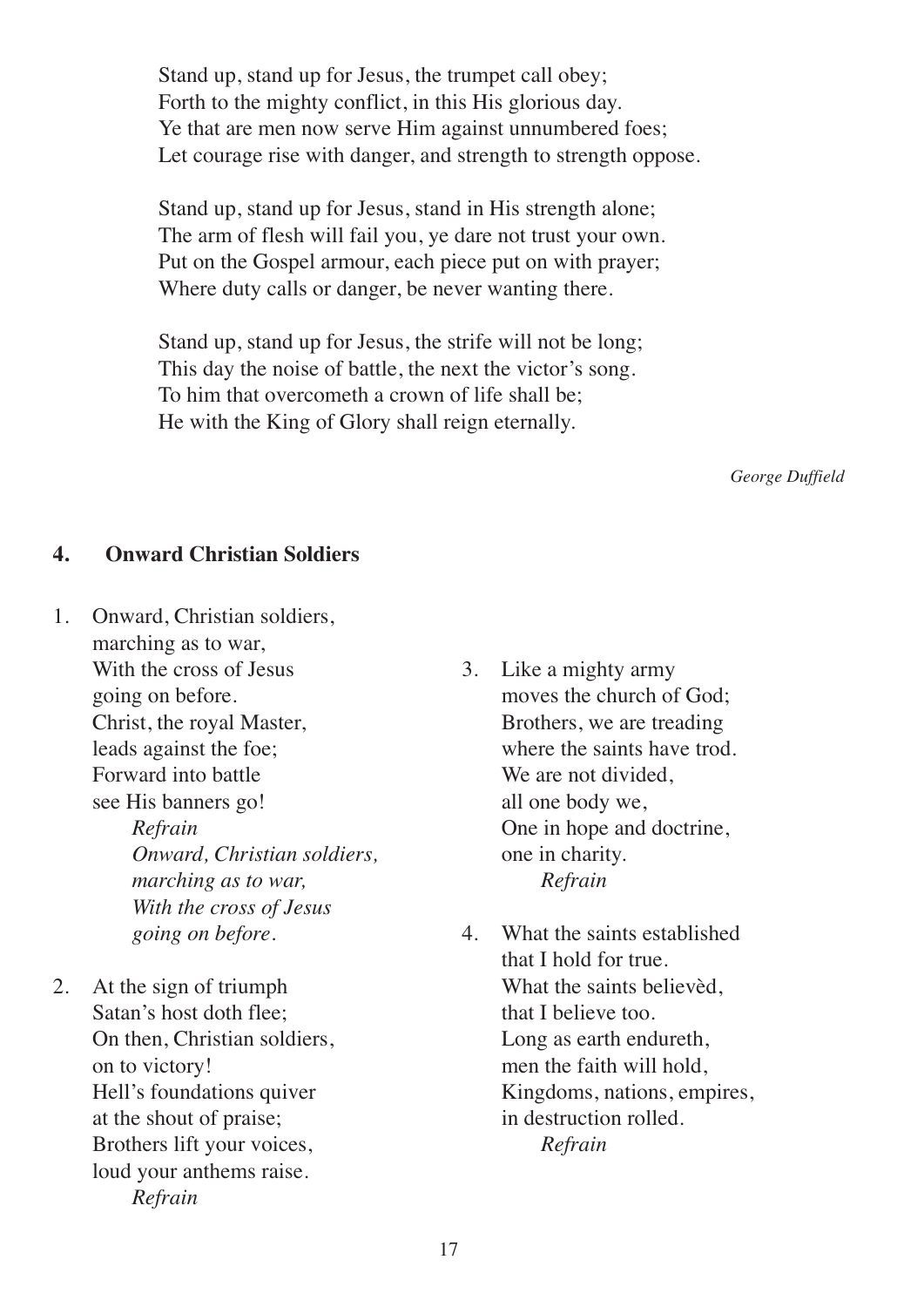- 5. Crowns and thrones may perish, kingdoms rise and wane, But the church of Jesus constant will remain. Gates of hell can never 'gainst that church prevail; We have Christ's own promise, and that cannot fail. *Refrain*
- 6. Onward then, ye people, join our happy throng, Blend with ours your voices in the triumph song. Glory, laud and honour unto Christ the King, This through countless ages men and angels sing. *Refrain*

*S. Baring-Gould*

#### **5. Lord enthroned in heavenly splendour**

- 1. Lord, enthroned in heavenly splendour, first-begotten from the dead. Thou alone, our strong defender, liftest up thy people's head. Alleluia! Alleluia! Alleluia! Jesus, true and living bread! Jesus, true and living bread!
- 2. Here our humblest homage pay we, here in loving reverence bow; here for faith's discernment pray we, lest we fail to know thee now. Alleluia! Alleluia! Alleluia! Thou art here, we ask not how. Thou art here, we ask not how.
- 3. Though the lowliest form doth veil thee as of old in Bethlehem, here as there thine angels hail thee, branch and flower of Jesse's stem. Alleluia! Alleluia! Alleluia! We in worship join with them. We in worship join with them.
- 4. Paschal Lamb, thine offering, finished once for all when thou wast slain, in its fullness undiminished shall for evermore remain. Alleluia! Alleluia! Alleluia! Cleansing souls from every stain. Cleansing souls from every stain.
- 5. Life-imparting heavenly Manna, stricken Rock with streaming side, heaven and earth with loud hosanna worship thee, the Lamb who died. Alleluia! Alleluia! Alleluia! Risen, ascended, glorified! Risen, ascended, glorified!

*G. H. Bourne*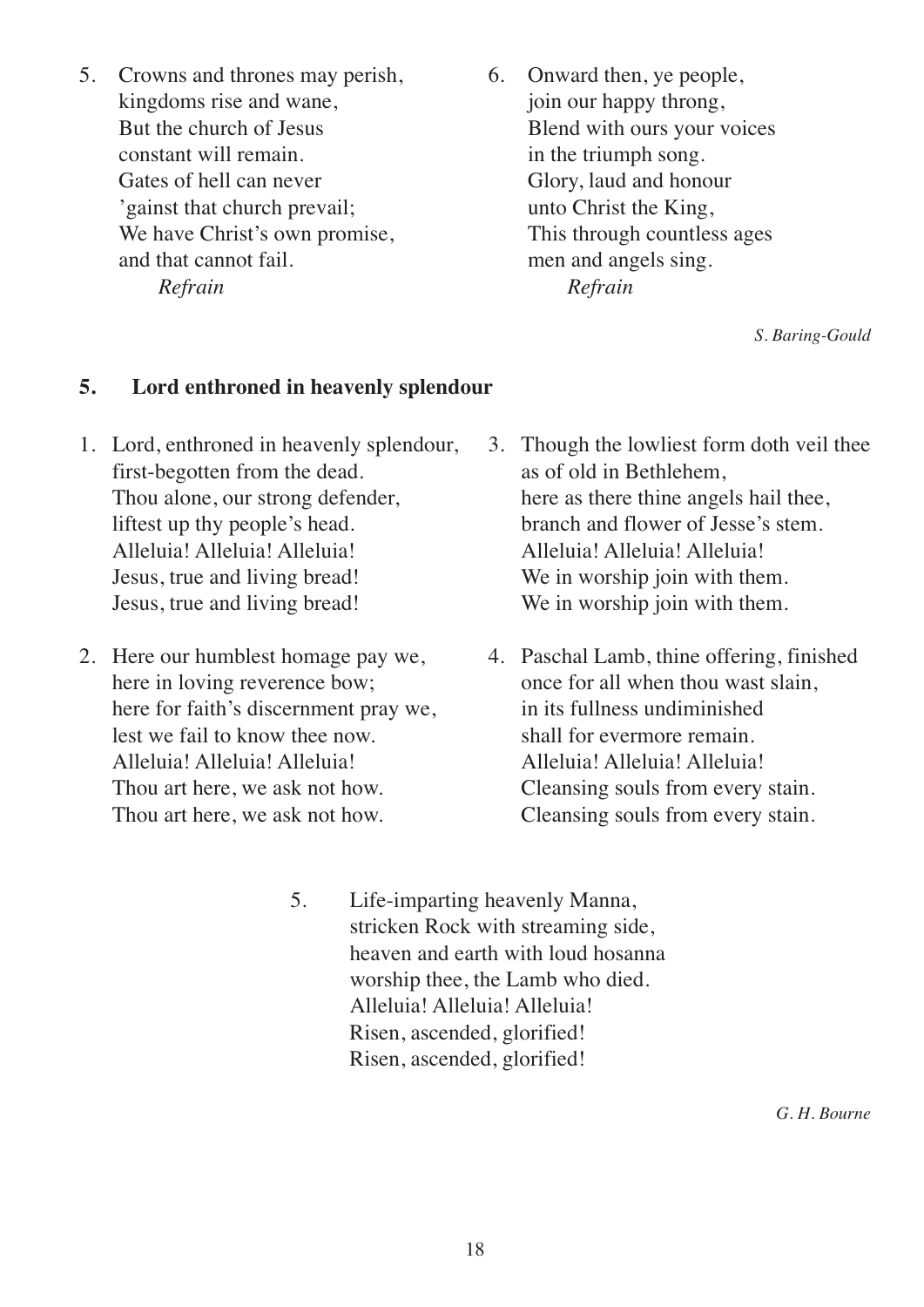#### **An Order for BENEDICTION WITH THE BLESSED SACRAMENT**

**The Most Blessed Sacrament** *will be placed on the Altar during the last hymn of the Procession of Witness. Organ music will be played while the people take their places in the Abbey Church.*

**DEVOTIONAL ADDRESS** Samuel Patterson, *Holywell Community* 

#### **HYMN: This is my Body, broken for you (***Tune: Jimmy Owens)*

This is my body, broken for you, bringing you wholeness, making you free, take it and eat it, and when you do, do it in love for me.

This is my blood poured out for you, bringing forgiveness, making you free. Take it and drink it, and when you do, do it in love for me.

Back to my Father soon shall I go. Do not forget me; then you will see I am still with you, and you will know you're very close to me.

Filled with my Spirit, how you will grow! You are my branches; I am the tree. If you are faithful, others will know you are alive in me.

Love one another – I have loved you, and I have shown you how to be free; serve one another, and when you do, do it in love for me.

*John Glynn*

*The Bishop and servers go to the Altar*

#### **MEDITATION AND PRAYERS**

*led by the Bishop, concluding with The Lord's Prayer*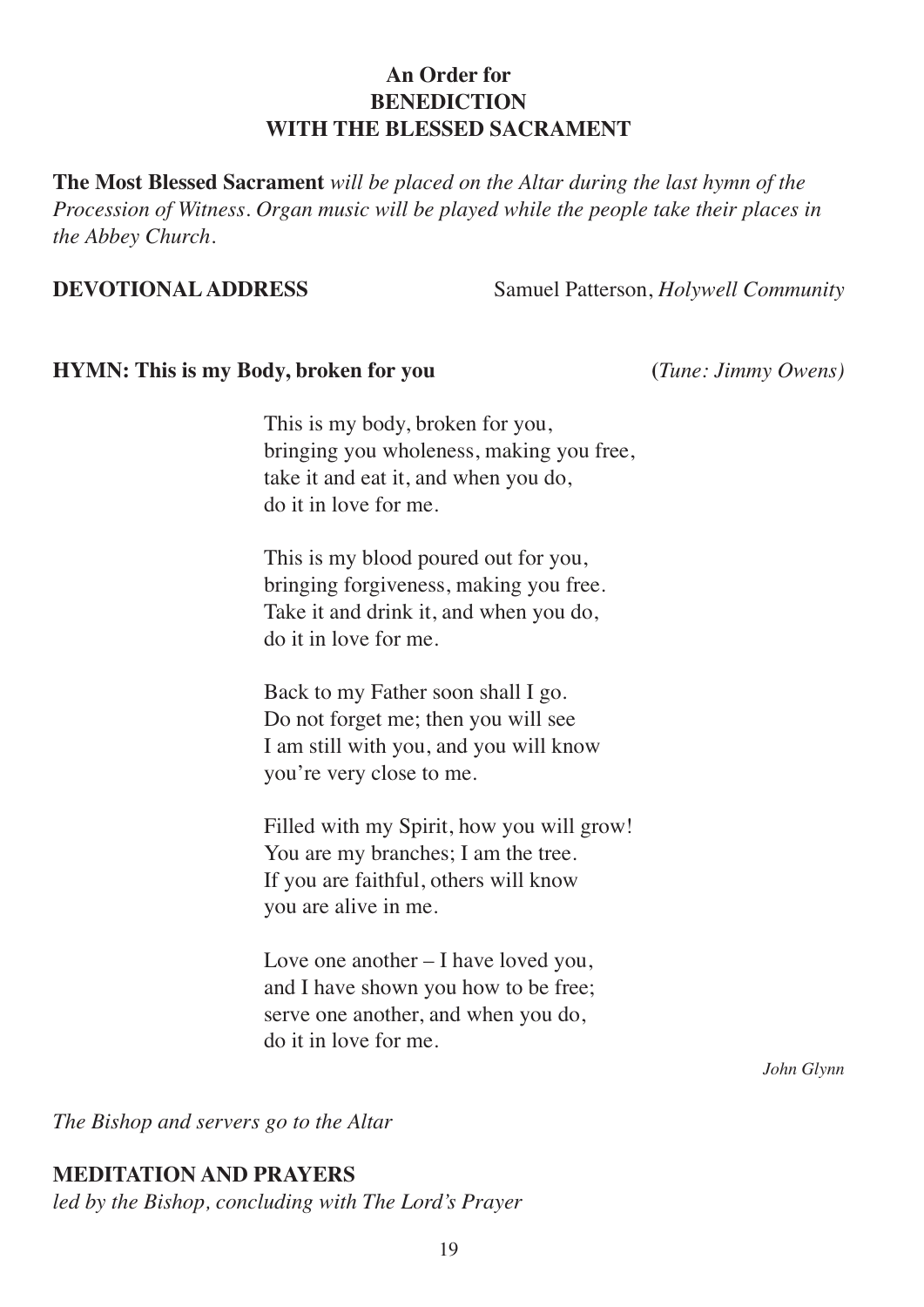#### **TANTUM ERGO SACRAMENTUM (***Tune: Praise my Soul)*

- 1. Therefore we, before him bending, 2. Glory let us give and blessing This great Sacrament revere; To the Father and the Son; For the newer rite is here;<br>
While eternal ages run; Faith, our outward sense befriending, Ever too his love confessing
- Types and shadows have their ending, Honour, might and praise addressing, Makes the inward vision clear. Who, from both, with both, is one. Amen.

*St Thomas Aquinas, tr. J. M. Neale*

#### **COLLECT**

Bishop: You gave them bread from heaven.

#### **All: Containing in itself all sweetness.**

- Bishop: Let us pray. Lord Jesus Christ, we thank you that in this wonderful sacrament you have given us the memorial of your passion: grant us so to reverence the sacred mysteries of your body and blood that we may know within ourselves, and show forth in our lives, the fruits of your redemption; for you are alive and reign with the Father in the unity of the Holy Spirit, one God, now and for ever.
- **All: Amen.**

*The Bishop gives Benediction with the Most Blessed Sacrament.*

#### **THE DIVINE PRAISES**

*The Bishop leads the People in the recitation of the Divine Praises*

**Blessed be God. Blessed be his Holy Name. Blessed be Jesus Christ, true God and true Man. Blessed be the Name of Jesus. Blessed be his most Sacred Heart. Blessed be his most Precious Blood. Blessed be Jesus Christ in the Most Holy Sacrament of the Altar. Blessed be the Holy Spirit, the Paraclete. Blessed be the great Mother of God, Mary most Holy. Blessed be her Holy and Immaculate Conception. Blessed be her Glorious Assumption. Blessed be the name of Mary, Virgin and Mother. Blessed be St. Joseph, her spouse most chaste. Blessed be God in his angels and in his saints.**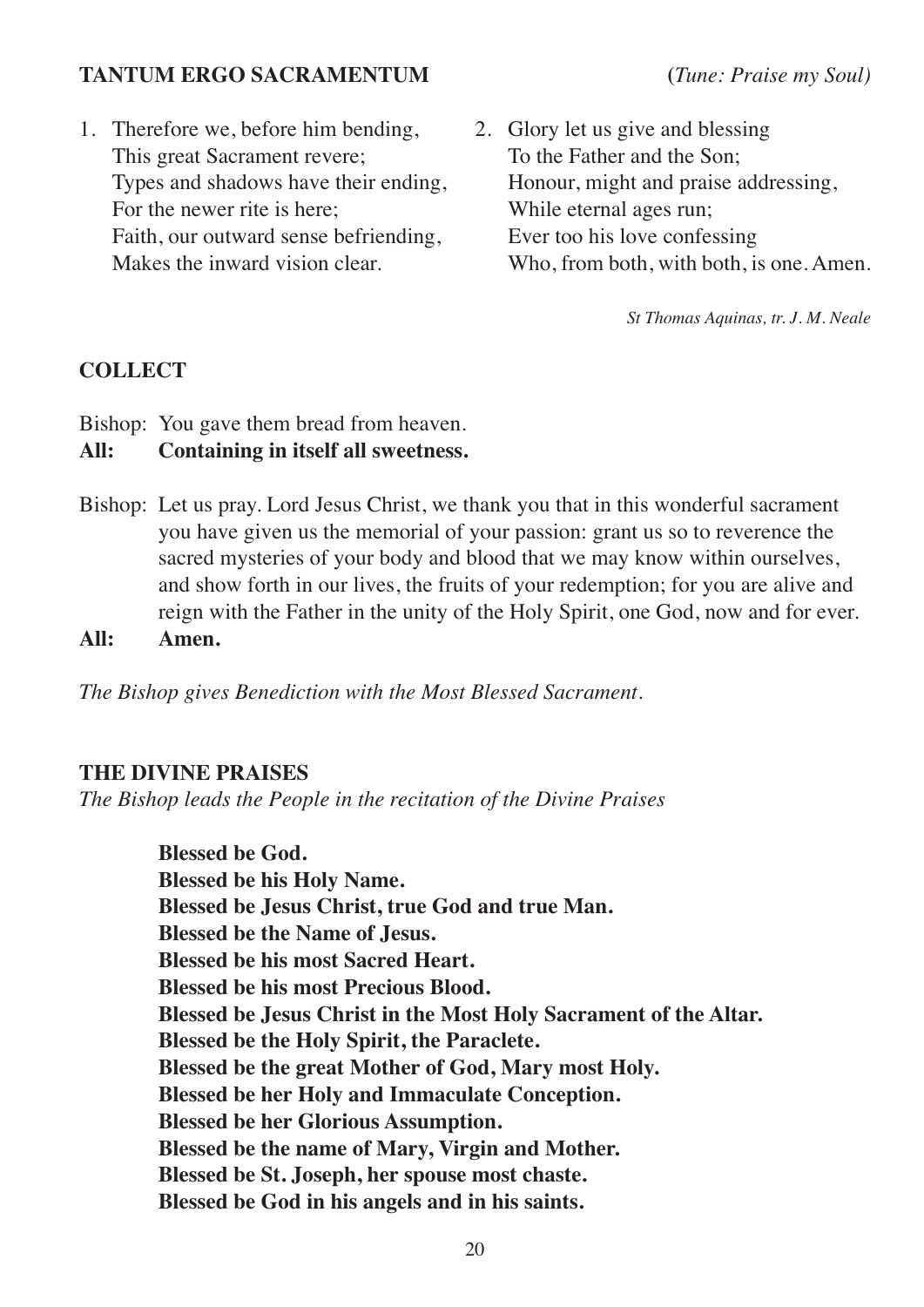#### **REPOSITION OF THE BLESSED SACRAMENT**

#### **All: Blessed and praised be Jesus Christ, in the most Holy Sacrament. Hosanna, hosanna, hosanna in excelsis.** *Repeat*

#### **HYMN: Go to the world!** *(Tune: For all the Saints)*

Go to the world! Go into all the earth; Go preach the cross where Christ renew's life's worth, Baptizing as the sign of our rebirth. Alleluia!

Go to the world! Go into every place; Go live the word of God's redeeming grace; Go seek God's presence in each time and space. Alleluia!

Go to the world! Go struggle, bless and pray; The nights of tears give way to joyful day. As servant Church, you follow Christ's own way. Alleluia!

Go to the world! Go as the ones I send, For I am with you till the age shall end, When all the hosts of glory cry 'Amen!' Alleluia!

*Sylvia G. Dunstan ©GIA Publications Inc*

## **NEXT YEAR'S PILGRIMAGE WILL BE SATURDAY 9th July 2016**

Calamus Licence No 2682 / CCLI Licence No. 2286742/2286735



Printed by Additional Curates Society www.additionalcurates.co.uk